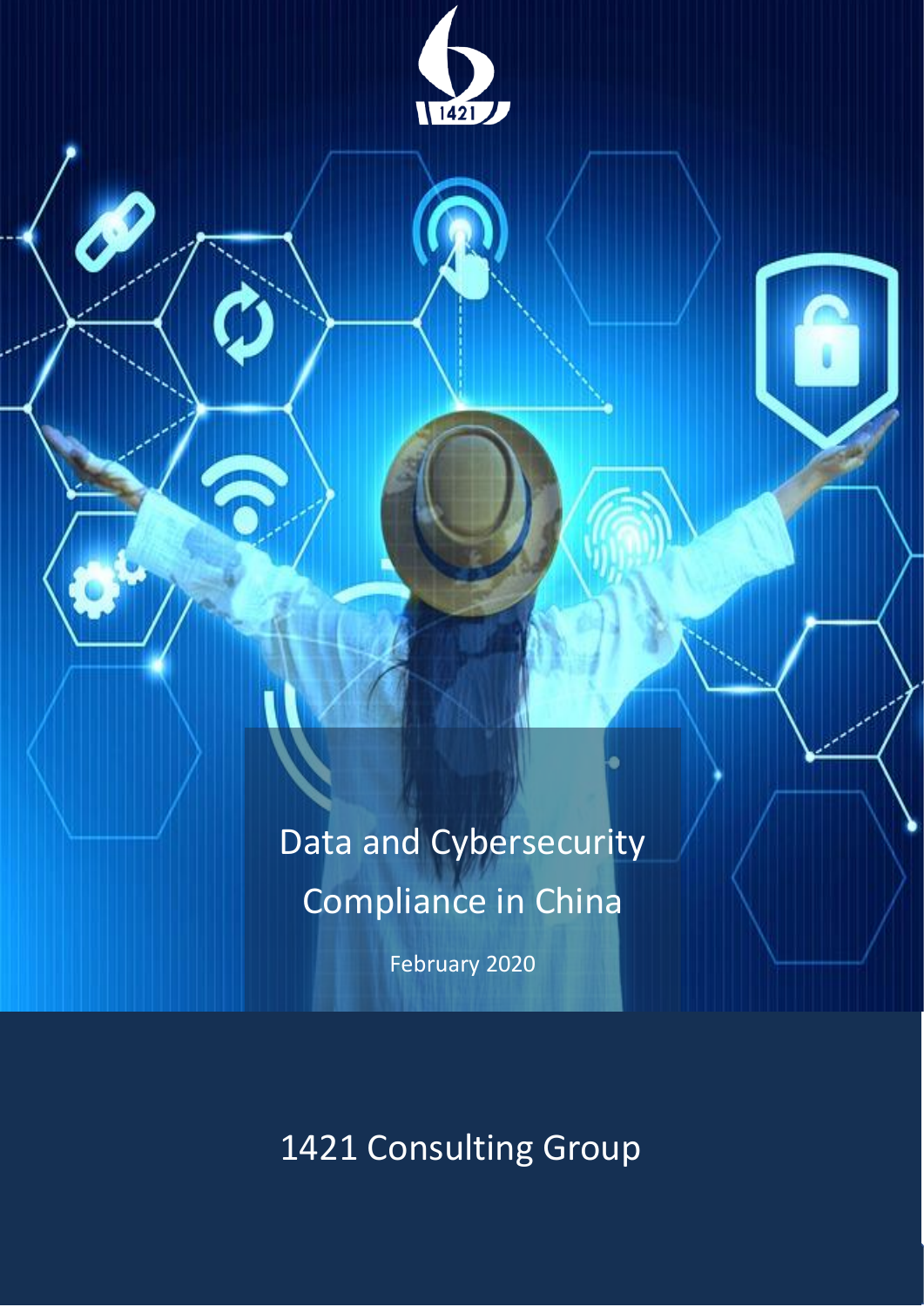

# <span id="page-1-0"></span>1. Executive Summary

The rise of digitization and the commodification of big data have changed the business world and will redefine sustainable business models in the 21st century. China's "leapfrog" development plans have allowed them to become a leader in technology, blockchain, artificial intelligence, and 5g. As China continues to make progress the rest of the world is observing their strides.

The central government of the People's Republic of China has made it clear that data and cybersecurity regulation will be a focus of policy makers. While a weak web of regulations and industry guidelines previously dominated the regulatory environment, the last two years gave way to a transformation of the regulatory environment. In an exercise to promote the standardization of cybersecurity and data practices throughout mainland China, a Cybersecurity Law (hereafter "CSL") was released in 2017.

The subsequent legislation hints at an increased focus on user data rights, personal information protection, and responsible data practices. It is expected that further regulations will be released to provide a clearer standard across industries. While some sensitive industries will still be subjected to stricter, industry specific regulation, these changes demonstrate a growing maturity in China's cyber regulatory environment.

Yet to be determined is how these regulatory changes will be enforced in practice. As many different government entities vie to have their status increased, it is unclear who will enforce the CSL as a whole. This will be important for businesses to keep an eye on.

The various guidelines and assessments released impact any business that must collect and store data. In order to remain compliant under China's evolving guidelines and regulations, it is important that businesses assess their own data practices and make sure they are following the "best practices" as defined locally. This report will highlight the regulation changes and provide SME specific recommendations for how best to evaluate your business model moving forward.

#### **1421 Consulting Group**

1421 Consulting Group (1421) is a leading consulting company excited about China and driven to help western companies navigate their way in China. Our specialization focusses on supporting Western companies setting up and successfully growing their business in China. We offer a combination of services to help our clients reach their goals, namely; strategy and business consultancy, market entry study, legal advice, administration support, (local) payroll service, company registration and quality control services

1421 Consulting Group has three offices on the Mainland of China; Beijing, Chengdu and in the Greater Bay Area (Shenzhen). These are three of the strongest economic zones of China, with the government based in Beijing, innovation in Chengdu and large industries in the PRD.

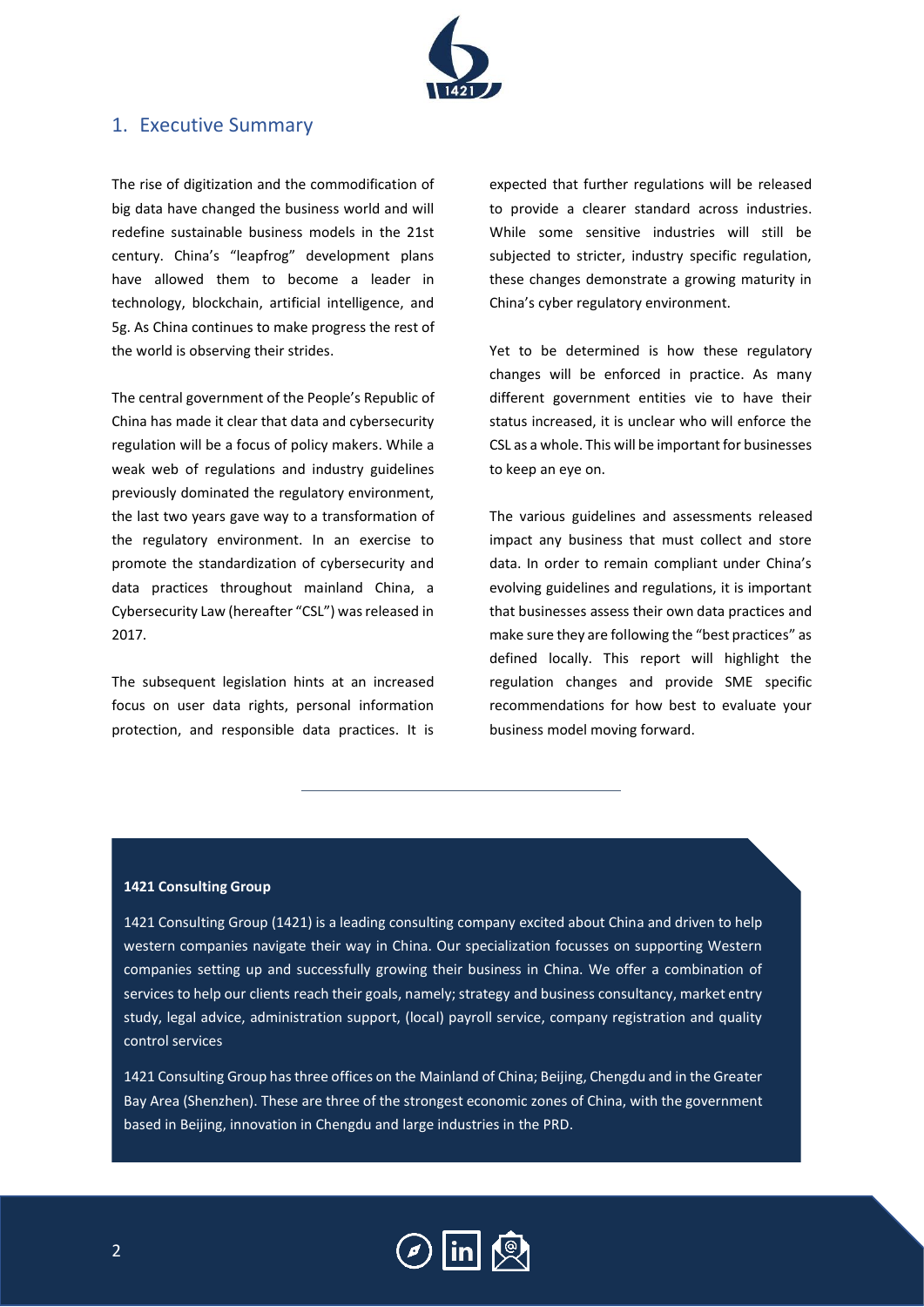

# Contents

| 1. |        |  |  |  |
|----|--------|--|--|--|
| 2. |        |  |  |  |
| 3. |        |  |  |  |
|    | 3.1.   |  |  |  |
| 4. |        |  |  |  |
|    | 4.1.   |  |  |  |
|    | 4.2.   |  |  |  |
|    | 4.3.   |  |  |  |
|    | 4.4.   |  |  |  |
|    | 4.4.1. |  |  |  |
|    | 4.4.2. |  |  |  |
|    | 4.4.3. |  |  |  |
|    | 4.4.4. |  |  |  |
|    | 4.5.   |  |  |  |
|    | 4.5.1. |  |  |  |
|    | 4.6.   |  |  |  |
| 5. |        |  |  |  |
|    | 5.1.   |  |  |  |
|    | 5.2.   |  |  |  |
|    | 5.3.   |  |  |  |
|    | 5.4.   |  |  |  |
|    | 5.5.   |  |  |  |
|    | 5.6.   |  |  |  |
| 6. |        |  |  |  |
|    | 6.1.   |  |  |  |
|    | 6.2.   |  |  |  |
|    | 6.3.   |  |  |  |
| 7. |        |  |  |  |
|    | 7.1.   |  |  |  |
|    | 7.2.   |  |  |  |
|    | 7.3.   |  |  |  |
|    | 7.4.   |  |  |  |
|    | 7.5.   |  |  |  |

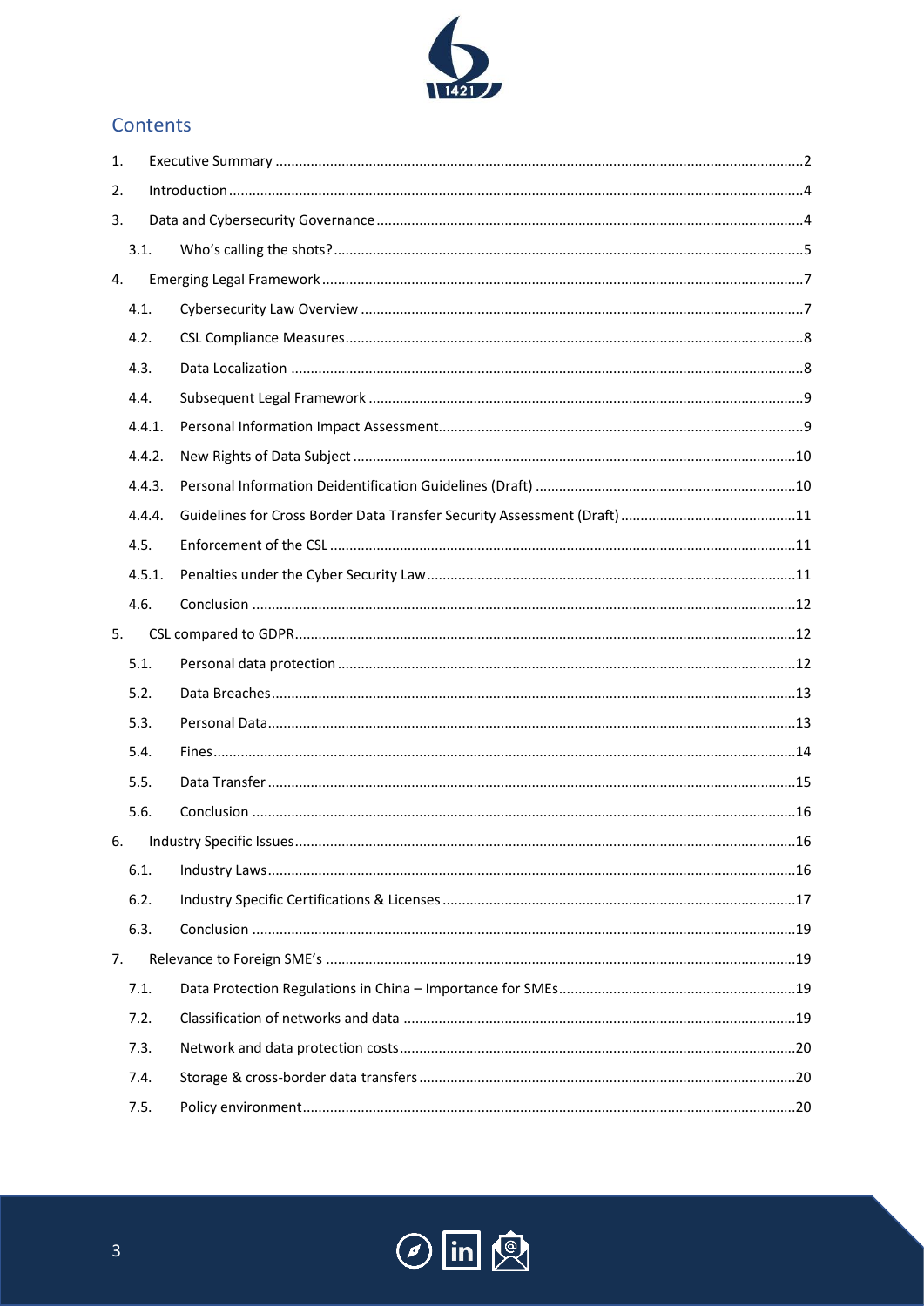

# <span id="page-3-0"></span>2. Introduction

China's rapid development over the last three decades has given way to new industries, new opportunities, and countless technological developments. Data and cybersecurity have become hot-button issues as technological integration is pushed throughout all industries. Companies in the tech-industries have sought to create solutions to monitor and protect the storage of user data in today's increasingly digital world and many governing bodies have followed suit.

In 2016, the European Union published the General Data Protection Regulations more commonly referred to as "GDPR." Many businesses across the world with business activity inside the EU lamented the increased regulation and protections that they claimed would stifle their ability to innovate and profit off of the amount of data collected. While many businesses involved in the collection and commodification of data opposed GDPR, the regulations were clear in their intent and impact with the enforcing organization clearly stated which left no questions about the path one should take to ensure compliance.

During the same time as the EU's venture into personal data protection and business accountability, China was quietly building their own framework for data protection and regulation. While this venture began with many disparate laws and industry standards, the last five years has fostered the emergence of a unified stance on data protection standards, norms, and uses. While the regulations are stricter for industries engaging in matters that concern national security, the widesweeping policies impact almost every business in China. Including the Wholly Foreign Owned Enterprises.

Understanding and proactively seeking compliance in accordance with the Cybersecurity Law, industry specific regulations, and assessment guidelines is necessary to ensure the longevity of any business operating in China that is reliant on technology. The emerging legal framework for data protection and business responsibility are only the beginning as China seeks to further digitize all aspects of life. $1$ Protecting personal data and data with implications to national security will remain at the forefront of President Xi Jinping's priorities.

# <span id="page-3-1"></span>3. Data and Cybersecurity Governance

Currently in China, there are many different government entities vying for the power to create and enforce data governance and cybersecurity policy. All these different national-level entities have unique goals and interests related to the expansion and evolution of China's data and cybersecurity infrastructure. In China's decentralized bureaucracy it can be quite difficult to determine which government entity is leading

the way in the push for more sector regulation and who will lead the charge in the enforcement and management of these new data regulations. Unlike the clearly defined public projects and goals of many western democratic governments, decisions about which agency will lead the push for policy research or enforcement can only be clear after implementation and enforcement cases come to light.

<sup>&</sup>lt;sup>1</sup> [Xi Jinping speech at the "National Cybersecurity and Work Conference", April 20, 2019, Beijing, China.](http://xinhuanet.com/politics/2018-04/21/c_1122719810.htm)

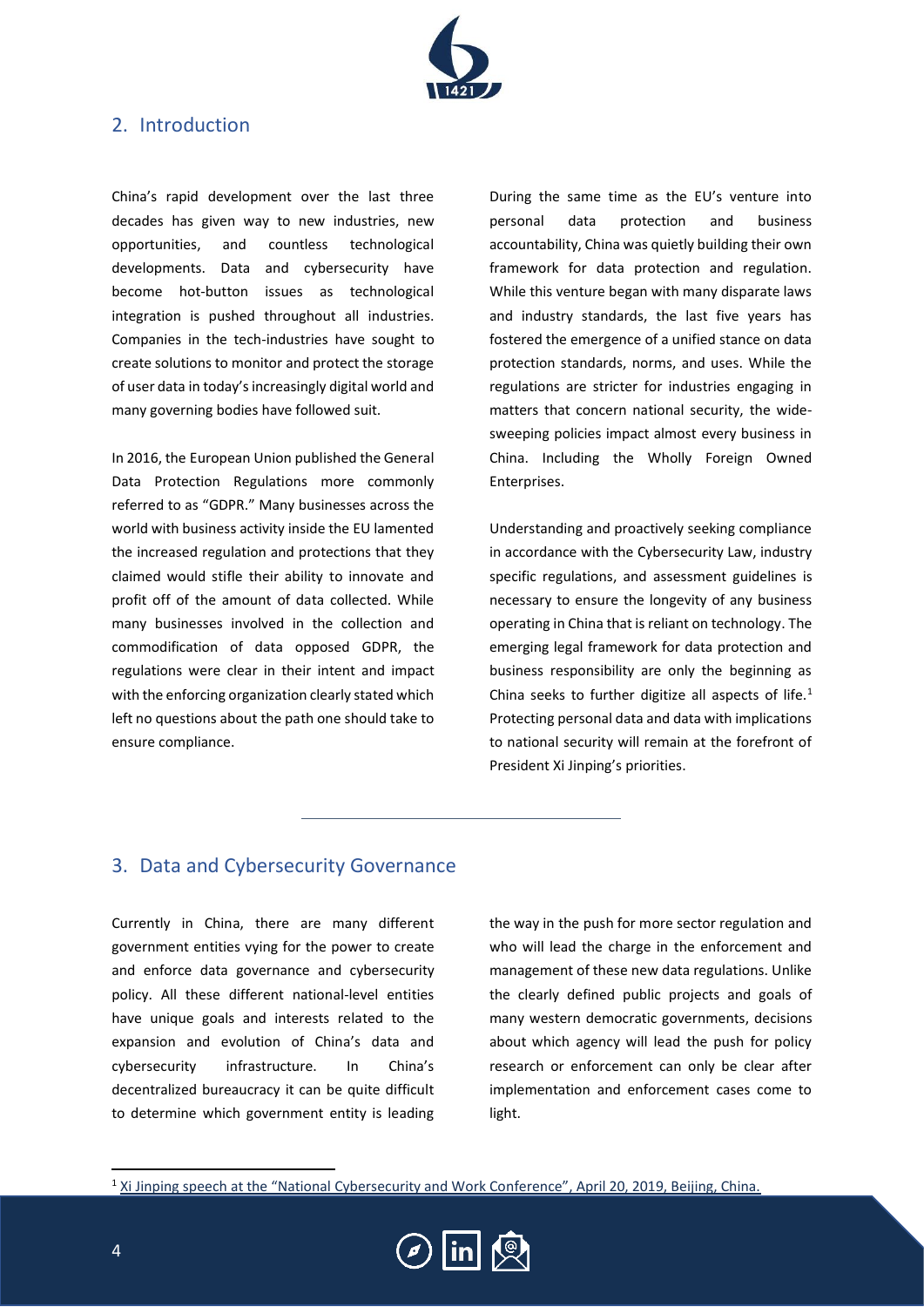

# <span id="page-4-0"></span>3.1. Who's calling the shots?

When it comes to cybersecurity regulations, there have been substantial developments over the last few years, but which organization has authority over developing and implementing policies in this field? President Xi Jinping noted that the fields of data and cybersecurity should be a key focus of the Party to deal with the risks and development of a new digital world.<sup>2</sup> To tackle these challenges, Xi created a Leadership Small Group (LSG) in 2014 bringing together prominent members of relevant government ministries and the military together to discuss the need for cybersecurity policy measures.

Currently, China does not have a single authority responsible for all legislation concerning data and privacy protection, instead it is very much a joint effort between pre-existing agencies. Due to the amount of funding and the importance placed on the development of cybersecurity regulations, multiple organizations have been actively pursuing to establish authority in this field. Relevant government organizations include:

- The Cyberspace Administration of China (CAC);
- **EXECUTE:** The Ministry of Public Security (MPS);
- Ministry of Industry and Information  $\mathbf{Q}$ Technology (MIIT);
- $\mathbf{Q}$ The National Information Security Standardization Technical Committee (TC260), and;
- $6 -$ The State Administration for Market Regulation (SAMR).

Of this list, the first three are considered to be the most important.

The CAC, founded in 2014, is seeking to assert its authority over cybersecurity and digitalization. As the office of a Xi Jinping-led Leading Small Group, it commands a certain authority. Currently, the CAC is responsible for planning and coordinating cybersecurity and relevant administrative and supervisory work, while other relevant departments created by the State Council are responsible for supervision and administration in their own specific sectors. As such, most of the recent general cybersecurity regulations have been drafted by the CAC.<sup>3</sup>

The MPS is responsible for running the system that blocks Chinese access to certain parts of the global internet, often referred to as the "Great Firewall of China". In the past, MPS also had primary responsibility for critical infrastructure protection, however, since the new law came into effect, the CAC also has obtained part of this portfolio. Apart from this, the MPS can also distribute administrative penalties and oversees criminal investigation against unlawful activities relating to collecting, selling and disclosing personal information. The MIIT in turn, as a major developer of digital strategies and plans, is responsible for a substantial amount of regulation of ICT sector industrial policies. Its think-tank subordinate, the China Academy of Information and Communications and Technology (CAICT) also plays a role in the drafting of ICT-related policies and development.

It is important to note that while this section highlights the national level ministries and commissions working on data and cybersecurity issues, many provinces and even some counties have their own government organizations working to create a streamlined process for dealing with these modern concerns. The decentralized nature of China's government often allows local public officials the power to engage in policy entrepreneurship and test their policy ideas on a local level. It is likely that some provinces will create their own regulations in order to confront local concerns and exercise their right to regulate their

<sup>2</sup> *Qiushi,* September 15, 2017, http://www.qstheory.cn/dukan/qs/2017-09/15/c\_1121647633.htm <sup>3</sup> For more information on the CAC's goals for future policy development, please reference the following article by New A[merica's "DigiChina" project](https://www.newamerica.org/cybersecurity-initiative/blog/chinas-strategic-thinking-building-power-cyberspace/).

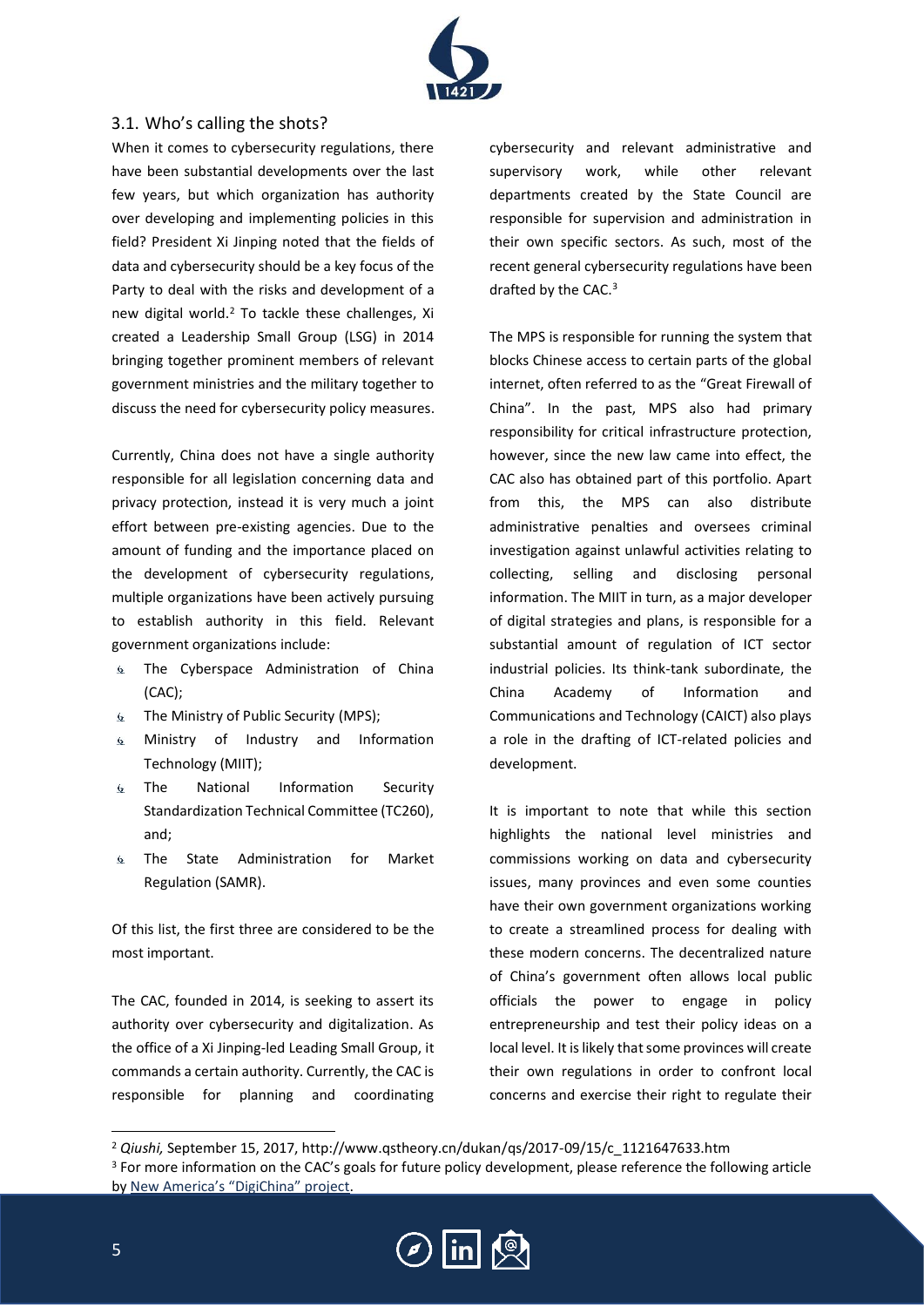

own locality. This paper will focus primarily on the national legal framework for policy making and enforcement, but it is imperative to understand any specific local laws or differences that may exist in addition to the national level policies.

Apart from relevant government organizations, there are also a select number of non-government organizations that can influence cybersecurity policymaking, mainly consisting of Chinese industry alliances and associations, and the BAT(J) companies.

Chinese industry alliances and associations relating to the technology sector in China include for example the Cybersecurity Association of China (CSAC) and the China Artificial Intelligence Industry Development Alliance. As these groups are made up of many important Chinese ICT company members, they function as intermediaries between the private sector and the government, allowing for the transmission of policy ideas and feedback in either direction.

The BAT(J) companies are China's largest, most influential internet companies: Baidu, Alibaba, Tencent and since recently also JD.com. These companies created the ecommerce, search engines, and internet landscape that runs the Chinese internet today. As leaders in the Chinese tech market, their affiliated research institutes have also gained a certain amount of influence on public policy debates related to upcoming technologies.



Leadership Small Group led by President Xi Jinping and recently elevated to Commision Status

*Figure 1 Calling the shots*

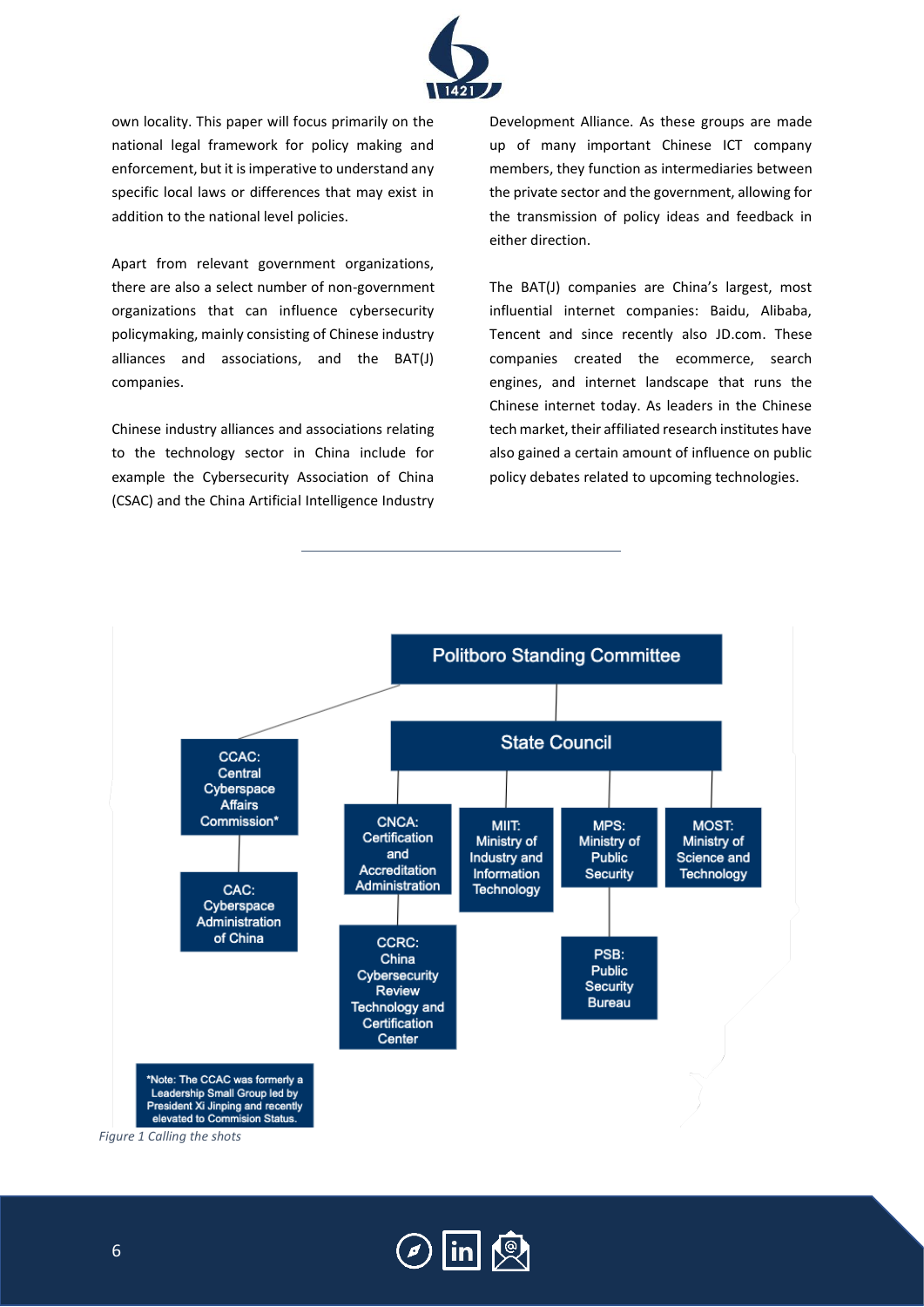

# <span id="page-6-0"></span>4. Emerging Legal Framework

Until recently, China's data privacy framework consisted of a patchwork of rules, industry norms, and loosely regulated standards. While the laws regulating certain industries were clear and easy to follow, many emerging industries fell by the wayside. The Cybersecurity Law, hereafter "CSL", which came into effect in June 2017 was the government's attempt to integrate all disparate laws into a more comprehensive, national-level piece of legislation.

The law generally applies to the personal data collected over networks. Many specific aspects of personal information security, regulation, and

storage remain to be clarified under the umbrella framework offered in the CSL but have given way to new laws drafted for comments from industry actors. These laws include th[e Information Security](https://www.newamerica.org/cybersecurity-initiative/digichina/blog/translation-principles-and-criteria-from-chinas-draft-privacy-impact-assessment-guide/)  [& Technology Personal Information Impact](https://www.newamerica.org/cybersecurity-initiative/digichina/blog/translation-principles-and-criteria-from-chinas-draft-privacy-impact-assessment-guide/)  [Assessment,](https://www.newamerica.org/cybersecurity-initiative/digichina/blog/translation-principles-and-criteria-from-chinas-draft-privacy-impact-assessment-guide/) [Personal Information Deidentification](https://www.bakermckenzie.com/en/insight/publications/2019/07/china-proposes-more-stringent-rules)  [Guidelines,](https://www.bakermckenzie.com/en/insight/publications/2019/07/china-proposes-more-stringent-rules) and the [Guidelines for Cross Border](https://www.insideprivacy.com/wp-content/uploads/sites/6/2019/06/Measures-for-Security-Assessment-of-the-Cross-Border-Transfer-of-Personal-Information_bilingual.pdf)  [Data Transfer Security Assessment.](https://www.insideprivacy.com/wp-content/uploads/sites/6/2019/06/Measures-for-Security-Assessment-of-the-Cross-Border-Transfer-of-Personal-Information_bilingual.pdf) These laws submitted for comment will clarify the existing framework and strengthen the protection of individuals' personal data collected by businesses. These laws also provide a clear framework for how to assess the risk of certain data sets.

## <span id="page-6-1"></span>4.1. Cybersecurity Law Overview

The Cybersecurity Law released in 2017, was the much-awaited regulatory development that came out of many years of working groups

The CSL clarifies the responsibilities of storing and protecting data collected by network operators. The CSL defines a "network operator" as both the owners and administrators of a network as well as network service providers. The CSL also defines a "network" as any system that consists of computers or other information terminals, and related equipment for collecting, storing, transmitting, exchanging and processing information. This definition expands the scope of businesses covered by the CSL and provides new responsibilities and compliance requirements for all businesses collecting any data sets through their work in mainland China.

The CSL also expands the definitions of "personal data" to include any information that identifies a

natural person either by itself or in combination with other information. This includes a person's name, address, telephone number, date of birth, identity card (身份证) number and any biometric identifiers. Due to this expansionary interpretation of what is personal data, businesses that collect simple consumer data may find themselves covered by this new law.

In the CSL, network operators are prohibited from collecting data that is not relevant to the services they offer. This is understood to cover any data that does not coincide with the business's declared "scope of business" in their legal registration.<sup>4</sup> Like many other aspects of the new CSL, it is still unclear how this will be enforced in practice and which of the many organizations involved in managing various aspects of the new cybersecurity framework will be tasked with enforcing it.

<sup>4</sup> "Business scope" is a legally declared list of activities all businesses plan to engage in.

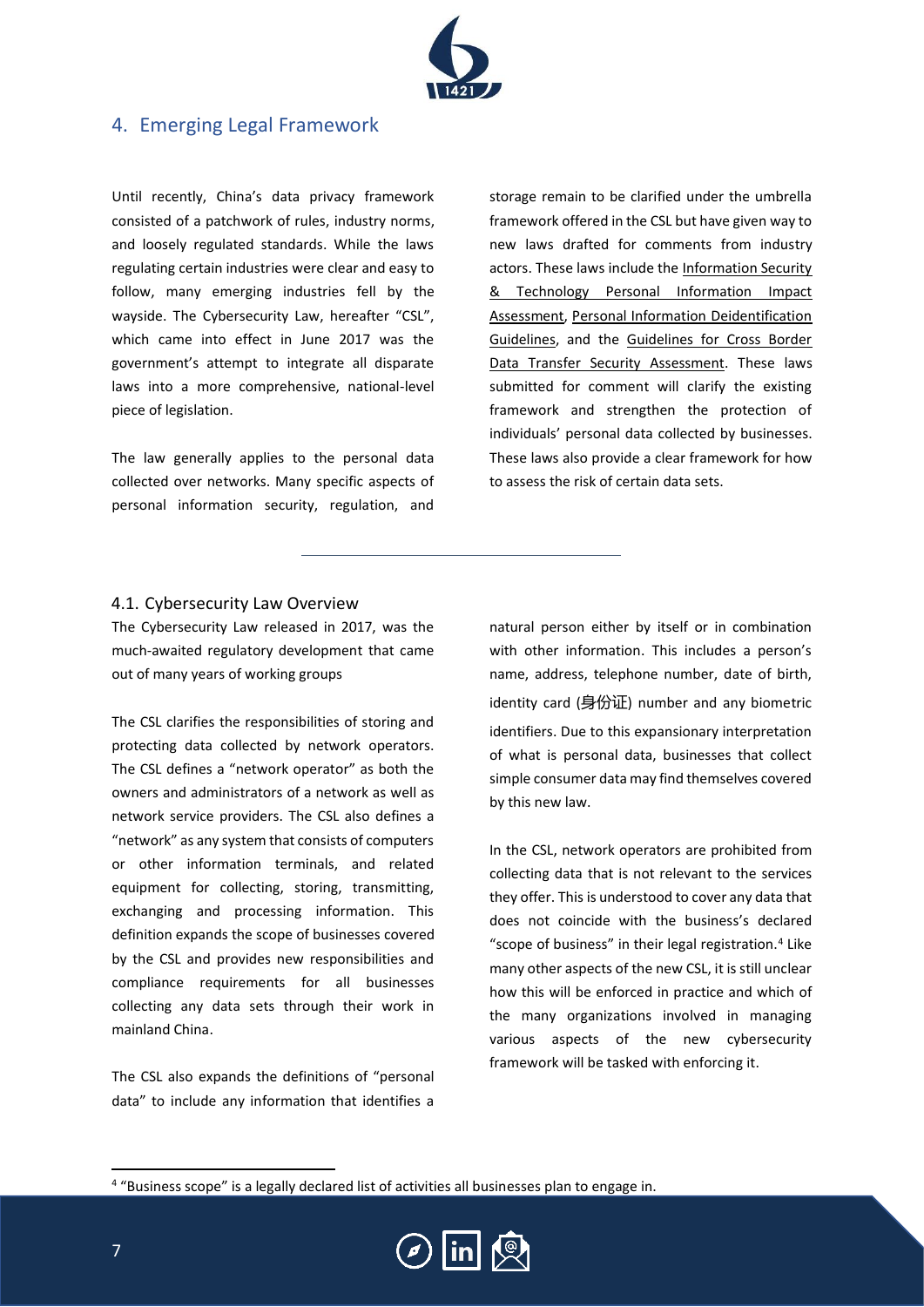

## <span id="page-7-0"></span>4.2. CSL Compliance Measures

The Cyber Security Law requires all network operators to store users' personal data in strict confidence. This includes an obligation to implement technical measures to monitor and record the operational status of their networks and the occurrence of cybersecurity incidents.

Under the CSL, businesses classified as "network operators" are also required to back up and encrypt anything that is considered to be "important data." All "important data" must be stored by the network operator for a minimum of six months after initial collection. The CSL failed to clarify what data will be understood to be "important" under the new regulations. In the later released document entitled the "Security Assessment Measures", however, "important data" was defined as any data that is related to national security, economic development and societal and public interests.

This rather broad definition leaves the door open for a broad application of the label. For instance, it is widely understood amongst data companies that profit off selling insights into digital trends that any location data, such as foot traffic monitored by some map apps, is highly sensitive and classified as "important." To many laymen this could seem strange, but industry experts understand that monitoring movement around potentially sensitive locations throughout the mainland can be interpreted as an issue of national security under this classification system.

In order to ensure compliance, the network operators are also required to explicitly inform

users that their data is being collected before the data is stored. The user must be informed of the purpose, means, and scope of the intended data collection. All processing of personal data must then remain in accordance with the scope of the agreed upon terms provided to the user initially. The CSL therefore operates on a user-consent basis meaning that no collection of data is inherently illegal so long as the user agrees to the terms of the network operator.

The Cyber Security Law imposes a mandatory obligation to promptly inform Data subjects of a data breach or other loss of personal data. A network operator is also required to report the incident to the relevant sector regulator and to take immediate remedial action. In certain cases of negligence, a network operator can be held criminally responsible for the loss of data.

After the release of the CSL, many questioned if these same standards of consent-based data collection and processing applied to employee information. The definition of a "network" underneath the CSL is broad enough to include a company's internal networks and systems, but it is widely understood that the superseding law should be the "Provisions of Employment Service and Employment Management" that has been in effect since 2008. These provisions require employers in China to keep employee information confidential unless written consent from the employees in question is obtained.

## <span id="page-7-1"></span>4.3. Data Localization

The Cybersecurity Law mandates local storage solutions for all businesses deemed to be operators of "critical information infrastructure." The CSL did not define this term, but it appeared earlier in a document on the Cyberspace Security Strategy of the Cyberspace Administration of China (CAC). This 2016 document defines "critical information infrastructure" as all "information infrastructure that affects national security, the national economy and people's livelihoods, such that, if data is leaked,

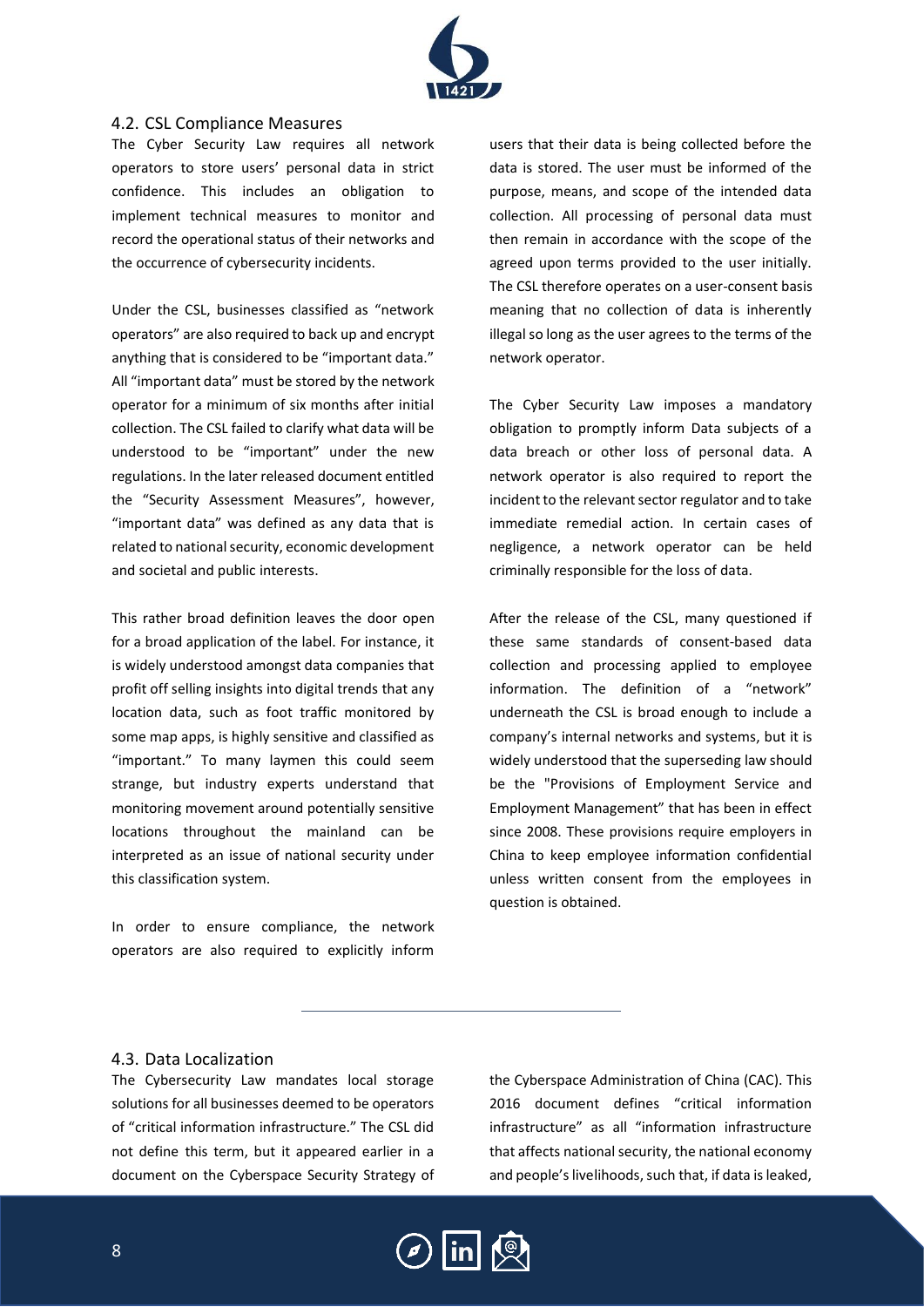

damaged or loses its functionality, national security and public interests may be seriously harmed."

CAC later released a document<sup>5</sup> outlining industries and sectors that are "critical information infrastructure" operators. These industries are subject to change in the next few years and will likely be the target of subsequent industry specific standards. The current list of industries include:

- $6<sup>-1</sup>$ energy, finance, transportation, water management, sanitation and healthcare, education, social security, environmental protection and public utilities, etc.
- $\Omega$  information networks, such as telecommunications, radio and television, the Internet as well as businesses providing cloud computing, big data and other large-scale public information network services
- $s$  scientific research and production in fields such as national defense, industrial equipment, industrial chemicals, food and drugs

 $\bullet$ radio stations, television stations and other news agencies

The CSL requires that businesses operating in these critical sectors at a large enough scale store their data locally since 2017. The intention is not to include every business that falls into one of these sectors, but rather those that operate on a large enough scale that they provide critical infrastructure within their sector. No subsequent laws or regulations have clarified which agency will oversee and enforce this regulation.

It is important to note that many industries had localization requirements prior to the CSL's passage in 2017. For example, financial personal data collected in China has had local storage requirements since 2011. Some industries not mentioned above may still require local storage of data collected in China.

## <span id="page-8-0"></span>4.4. Subsequent Legal Framework

Three subsequent legal documents have expanded and clarified the scope of the Cybersecurity Law. These laws include the Information Security and Technology Personal Information Impact Assessment, Personal Information Deidentification Guidelines, and the Guidelines for Cross Border Data Transfer Security Assessment. In this section, the assessments and guidelines purpose will be explained briefly.

# <span id="page-8-1"></span>4.4.1. Personal Information Impact Assessment<sup>6</sup>

The Personal Information Security Specification requires that stricter security measures to be used, such as encryption, when storing "sensitive" personal data. This assessment and security specification allow the Ministry of Public Security to monitor businesses that collect potentially harmful data.

Draft Ministry of Public Security (MPS) Regulations on the Graded Protection of Cyber Security (the MPS Regulation) released in June 2018 will require businesses to obtain certification from the MPS if the disruption of their network would result in serious harm or worse to individual rights and interests or harm to public interests or national security. The security classification, which rates the business on a sensitivity scale between 1 (low risk) and 5 (high risk), is based on criteria such as the function of the network, the nature of the service offered, the types of data being processed and the

<sup>&</sup>lt;sup>5</sup> CAC's draft Regulations on the Protection of Critical Information Infrastructure published in July 2017. <sup>6</sup> The PIA can be found [here.](http://www.gb688.cn/bzgk/gb/newGbInfo?hcno=4FFAA51D63BA21B9EE40C51DD3CC40BE)

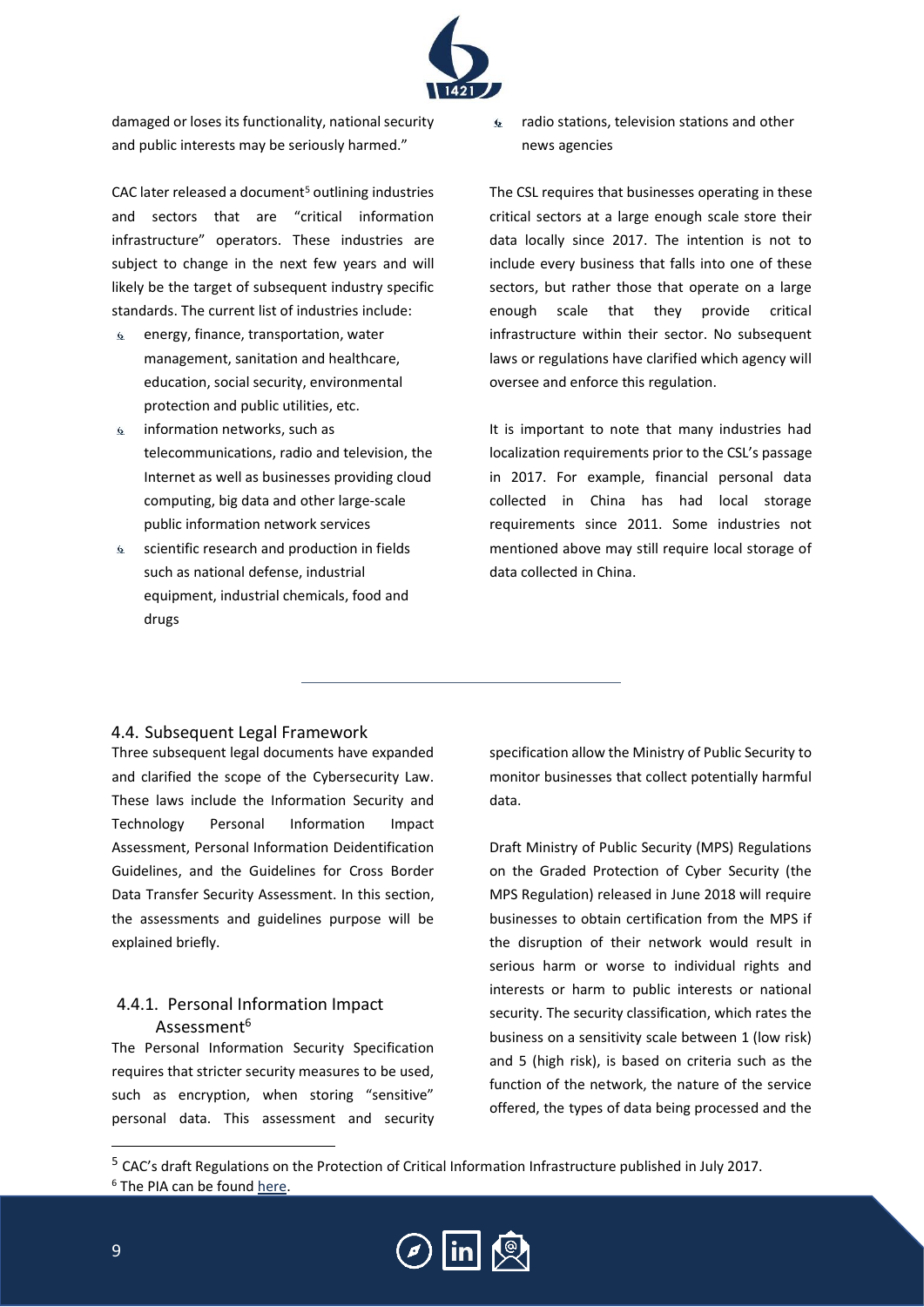

potential damage of a security incident, in particular, the impact on national and economic security interests. This broad definition allows the MPS liberty to rate businesses on a wide scope of issues and impact. The MPS will conduct an audit of every network graded 3 or above at least once per year.

Under the Security Assessment Measures and the Personal Information Security Specification, if an organization has more than 200 personnel and its main business involves processing personal data, or if the organization is expected to handle the personal data of more than 500,000 people over the next 12 months, then it should establish a department with dedicated staff to handle personal data security. This role within a company may lead to direct personal liability for breaches of the core data privacy provisions under the law.

The Personal Information Security Specification also defines "sensitive" personal data as personal data that, if disclosed or illegally processed might endanger personal and property security, damage personal reputation, or physical or psychological health, or lead to discriminatory treatment, etc. This may include personal ID card numbers, biometric data, bank account numbers, personal communications, credit records, geolocation data and health data, as well as the personal data of children under the age of 14 years. This standard requires an "opt-in" method, where the data subjects must provide written consent to businesses that plan to collect and store their personal data.

Furthermore, Impact Assessments are required for businesses considered to be data controllers<sup>7</sup>. They must submit an assessment yearly or sooner if there has been a major change to their business scope, use of information systems, or security plans. The assessment is understood to examine if the business has had an adverse effect on the lawful rights and general interests of their data subjects.

The assessment will also ensure that proper anonymization of data collected is occurring in order to protect the identities of the subjects.

### <span id="page-9-0"></span>4.4.2. New Rights of Data Subject

The Personal Information Security Specification introduces for the first time various new rights comparable to the individual rights under many Western legal frameworks. The rights allow data subjects to request the erasure of all personal data collected by a private business and ensures that businesses anonymize data when users close their accounts. The users also gain the right to request that their data be transferred to a third party. Businesses must comply with these user requests within thirty days.

# <span id="page-9-1"></span>4.4.3. Personal Information

Deidentification Guidelines (Draft) The Draft Guidelines provide a voluntary technical specification, the purpose of which is to provide guidance to data processers on the deidentification of personal information. The Draft Guidelines specify the purposes, principles and procedures for the de-identification of personal information. They also introduce common deidentification technologies, such as sampling, aggregation and cryptographical tools, and an introduction to common de-identification models.

Put simply, the Personal Information Deidentification Guidelines simply provide an overview of how businesses should store and protect the data of their subjects. When sensitive data is collected, it must be anonymized so that if a breach were to occur, it would be difficult to ascertain the subject's identity when parsing through the data. The guidelines explain that any data that pieced together could expose a subject's identity should be stored separately and encrypted. Businesses that store this data are held responsible for the adverse effects a data breach and identification of subjects.

<sup>7</sup> Data controllers are the managers or hosts of data sets.

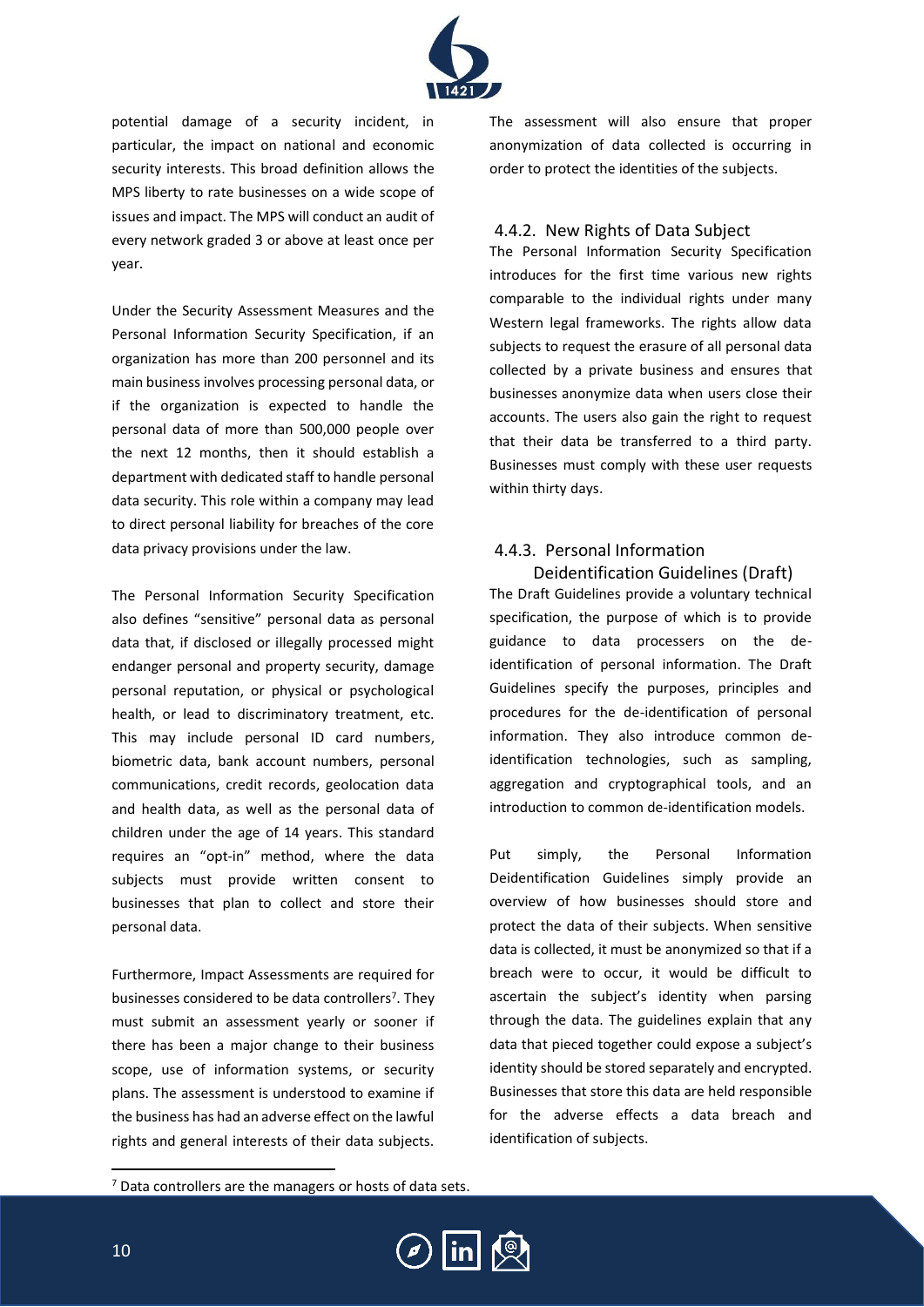

# <span id="page-10-0"></span>4.4.4. Guidelines for Cross Border Data

Transfer Security Assessment (Draft) This second draft of guidelines on Cross Border Data Transfer was released by the National Information Security Standardization Technical Committee (TC260) in August of 2017 following the CSL. The guidelines are currently "non-binding" but provide very specific norms for any transfer of data from China. The guidelines also clarified some points of the CSL through defining "important data" and the broad definition of "information data." The Appendix A of the guidelines provides examples of what can constitute important and information data, including many notable examples of personal information such as medical records, genetic and biometric information, account information and transaction records, e-commerce account information and transaction records, and personal consumption habits.

The guidelines also provide information that is useful in order to assess the level of security necessary for each data transfer. Depending on the size of the data being transferred and the sensitivity of the data, different assessment requirements are in place. Larger data sets will generally be more sensitive and require a more thorough assessment before a cross-border transfer is permitted.

These guidelines define a "data transfer" as any movement of personal data outside of China. The guidelines specify that even remote access to data stored in China are data transfers even if proper

encryption and de-identification technologies are implemented. For this reason, the cross-border data transfer regulation poses great risk for foreign companies with offices inside and outside of China.

In order to legally transfer data, businesses must complete a security assessment for cross-border transfers administered by the Cyberspace Administration of China (CAC). The security assessment is an internal self-certification process conducted and documented in a written report by the transferring entity. This security assessment requires businesses to report on factors such as the necessity of the overseas transfer, the amount of personal data, the various security measures in place during transfer, and any implications the transfer of such data could have to local or national security. It is understood that unless the business can prove that they have a "genuine need to transfer data overseas for reasons of operational necessity" that the transfer request will be declined.

The security assessment should be carried out by a working group comprising legal, security, technology and management personnel. The report must be kept for a minimum of two years. Transmission logs must also be kept for two years. For large transfers, data sets including personal information of 500,000 people or data sets larger than 1,000GB, all network operators are required to submit the security assessment report to the relevant authorities before making the transfer.

## <span id="page-10-1"></span>4.5. Enforcement of the CSL

While it remains unclear in most cases which governmental organization is tasked with enforcing compliance, the laws and subsequent guidelines have clarified the punishments for violating aspects of the CSL.

# <span id="page-10-2"></span>4.5.1. Penalties under the Cyber Security Law

Penalties for infringements of the core data protection provisions of the Cyber Security Law may include a fine of up to 10 times the amount of unlawful gains or a fine of up to RMB 1,000,000. Persons in charge of data protection compliance within an organization and other responsible

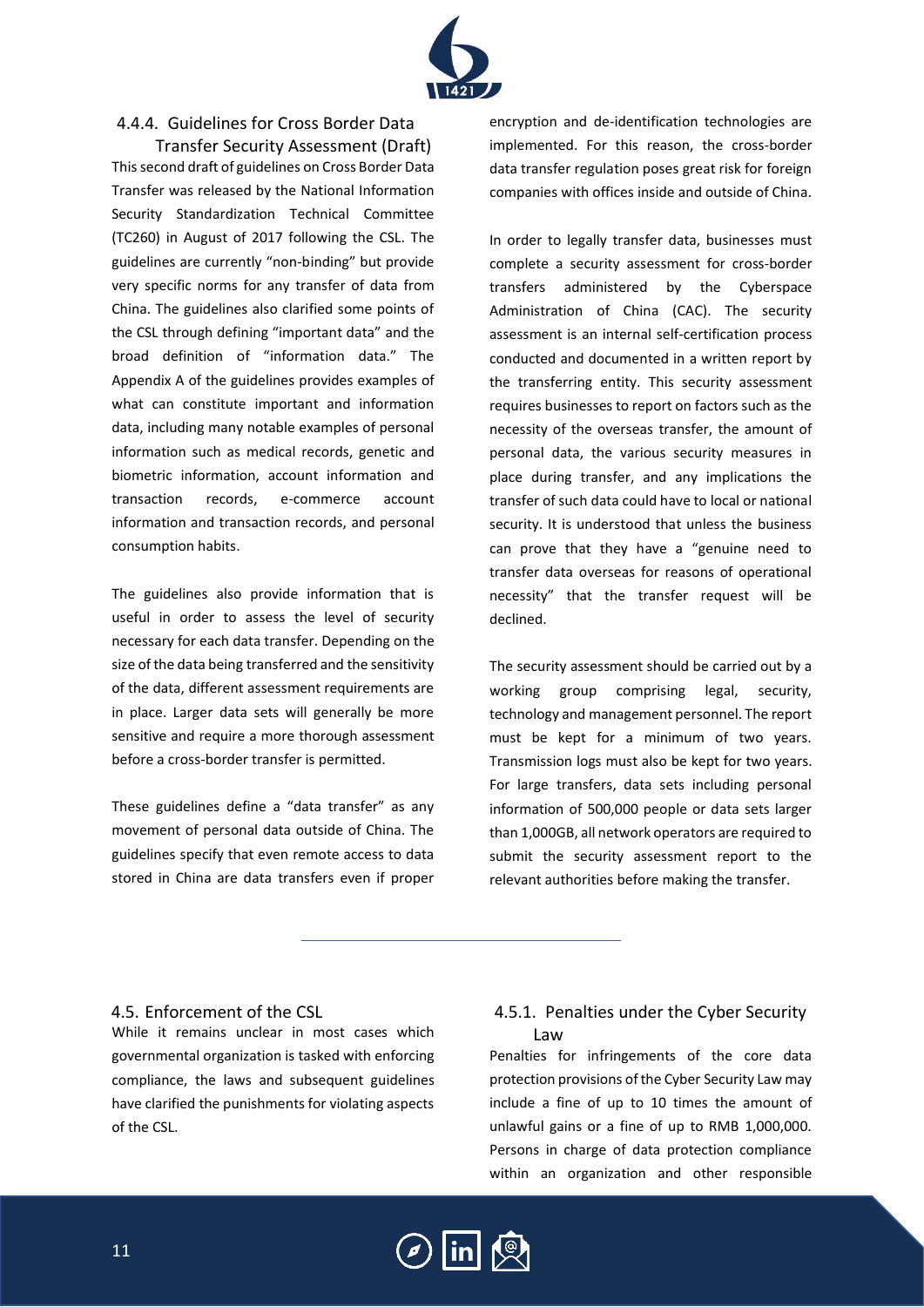

individuals may be separately subject to a fine of between RMB 10,000 and 100,000, or between RMB 50,000 and 500,000 for serious cases.

Furthermore, according to the interpretations of the Supreme People's Court and the Supreme

People's Procuratorate on Several Issues concerning the Application of Law in the Handling of Criminal Cases Involving Infringement of Citizens' Personal Information (effective 1 June 2018), it was declared that in certain cases an individual could be held criminally responsible for violating the CSL.

#### <span id="page-11-0"></span>4.6. Conclusion

The legal framework surrounding cybersecurity and data in China is rapidly developing into one of the strictest systems internationally due to the broad definitions of personal data and the narrow view on what data is necessary to a business's operation. Through examining the laws drafted for comment, expanding the scope and impact of the Cybersecurity Law of China, it is clear that the focus on protecting user data and national security through codifying cybersecurity and data norms will continue to be a focus of the Party throughout the next decade.

#### What changed after the CSL? More responsibility for network 01 operators **CSL expands definitions of** 02 personal data Prohibits collection of data not  $0<sup>3</sup>$ corresponding to business scope **Obligation to pre-empt security** 04 breaches and liability for preventable breaches 05 **Mandates data localization** Started a wave of new 06 guidelines and regulations

*Figure 2 Changes after CSL*

# <span id="page-11-1"></span>5. CSL compared to GDPR

<span id="page-11-2"></span>After the release of China's Cybersecurity Law (CSL), many foreign businesses sought to understand China's emerging legal framework of data protection in the context of another global law on data protection and cybersecurity- the EU's GDPR. Although the purpose of both laws is similar, in that

they seek to protect user data and provide guidelines for new technology applications, the overall regulations, intricacies, and enforcement mechanisms are quite different on several key points.

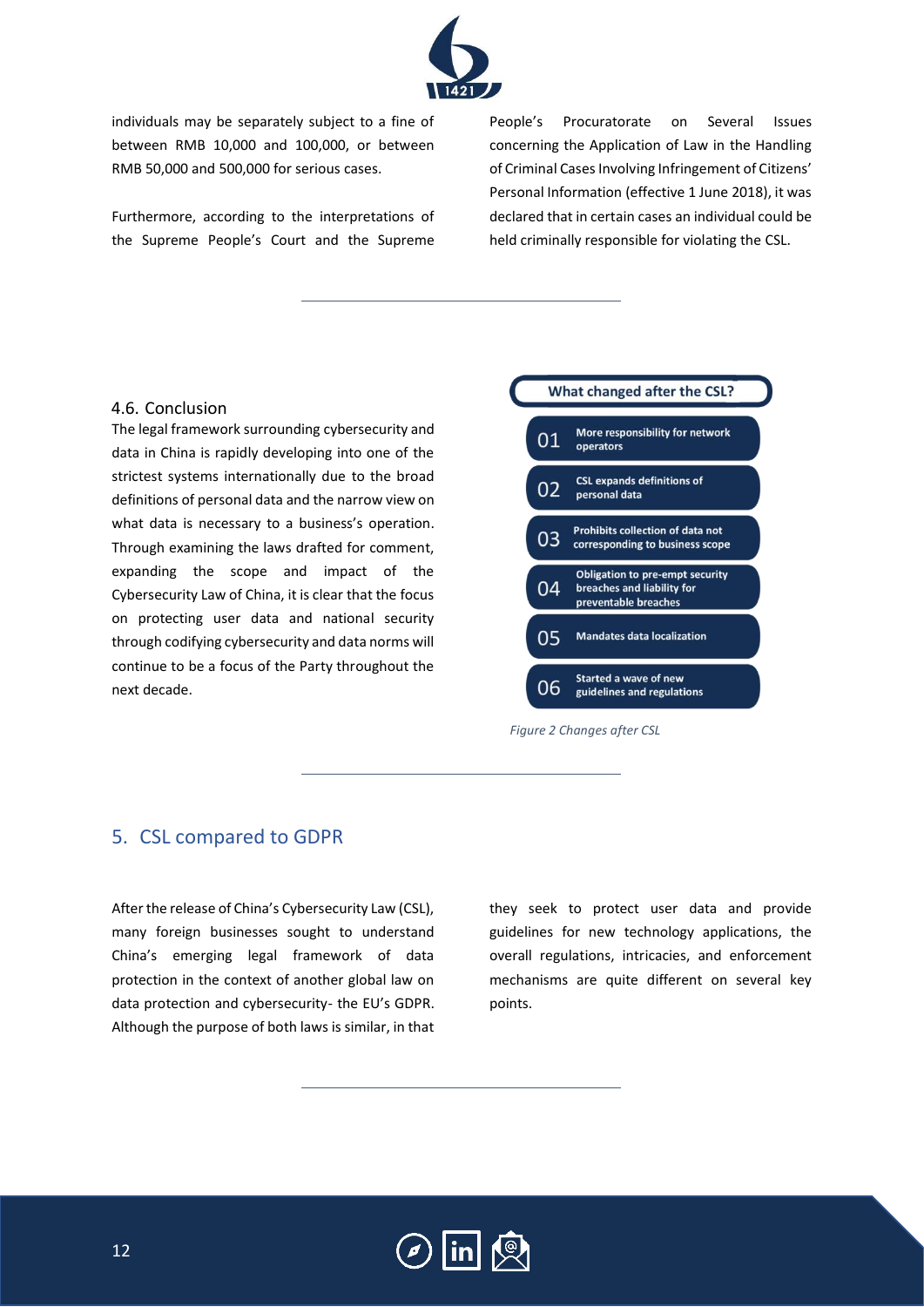

# 5.1. Personal data protection

The GDPR approaches this part of its regulation as a component of the rights of the individuals. And identify personal data as any information relating to an identifiable or identified person. Moreover, the GDPR further also enhanced obligations on special categories of personal data. This includes ethnicity, political views, religion, philosophical beliefs, trade union membership, health data, sexual related subject and genetic or biometric data.

The CSL data has a bit of a different approach as China is more focused on the national protection to secure the network infrastructure and the data passing through it. This can be seen from the fact that the CSL also captures non-personal information, called "important data" in the legislation. This data is closely related to national security, economic development and public interest. The CSL also has a definition of personal data and identify it as: any kind of information that independently or in combination with other information could be used to identify a person's identity. This includes any personal data that if disclosed could cause harm to persons, property, reputation, mental and physical health. This would include names, ID numbers, birthdates, biometric data and addresses.

### <span id="page-12-0"></span>5.2. Data Breaches

Under the GDPR, there are clear guidelines for how to manage data breaches as they happen. There is a standard notification system that is utilized for all breaches. GDPR encourages but does not require businesses to store their data in GDPR-compliant locations.

Under the CSL, however, the guidelines for how to manage a data breach as a company are based

instead on the sensitivity of the data breached and the likelihood that the data released could have a substantial negative impact on the lives of those whose data was illegally accessed. The CSL safeguards against breaches by providing clear standards and regulations on storage of all data within China.

#### <span id="page-12-1"></span>5.3. Personal Data

Both the GDPR and the CSL allow individuals to request the removal or correction of their personal data. Furthermore, both the GDPR and the CSL require the consent of the individuals and companies should provide enough disclosure to data subject for the collection of data. In this way

both regulations seem similar. However, the biggest difference in this part is that the GDPR states that there must be affirmative consent, whereas the CSL does not specifically state that this is needed, but this is further clarified in the "Guidelines" (2018).

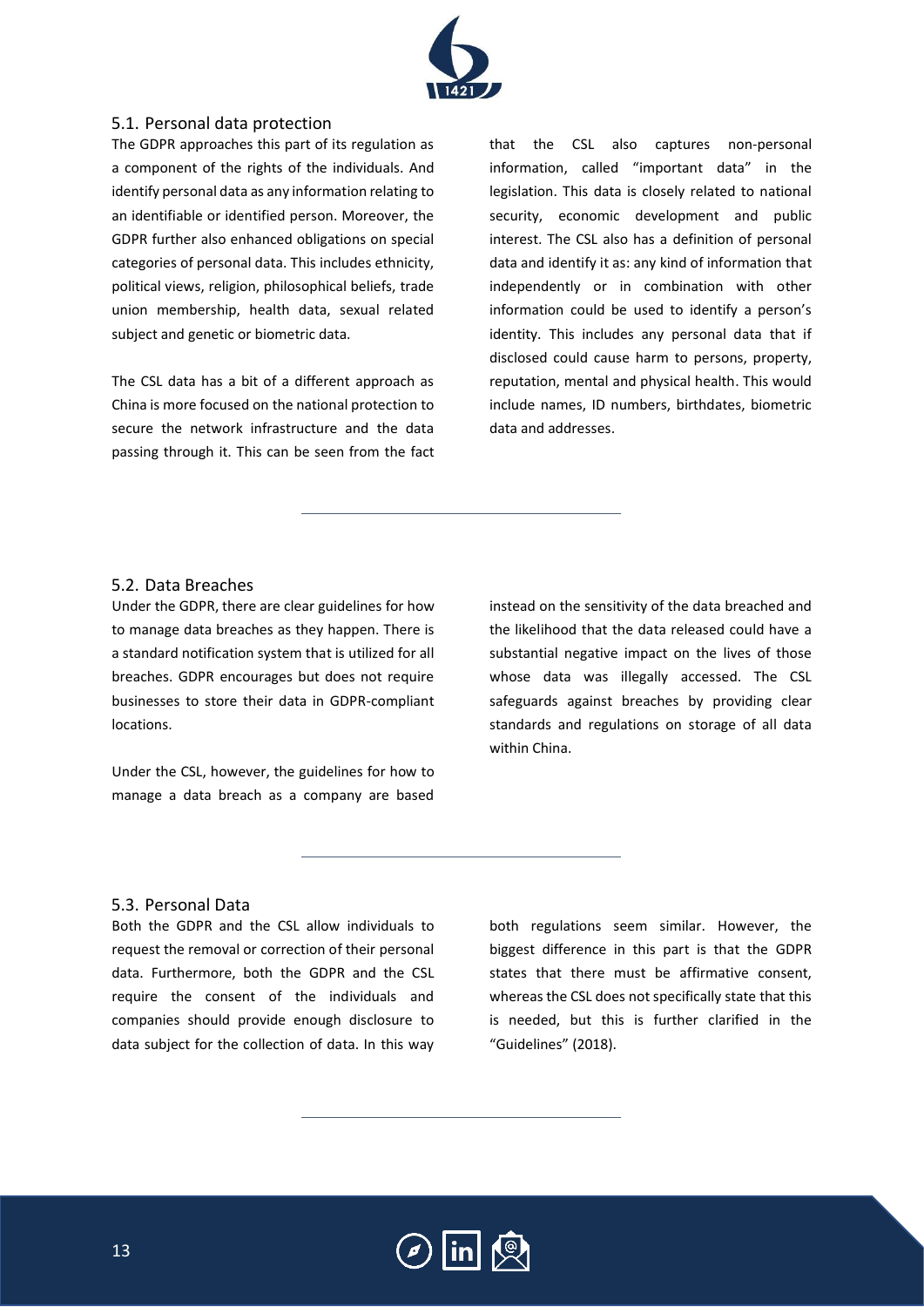

|                        | <b>GDPR</b>                                                                                                                                                                                                       | <b>CSL</b>                                                                                                                                                                                                                                                                                                     |  |  |  |
|------------------------|-------------------------------------------------------------------------------------------------------------------------------------------------------------------------------------------------------------------|----------------------------------------------------------------------------------------------------------------------------------------------------------------------------------------------------------------------------------------------------------------------------------------------------------------|--|--|--|
| <b>Data Protection</b> |                                                                                                                                                                                                                   |                                                                                                                                                                                                                                                                                                                |  |  |  |
|                        | <b>Individual focus</b><br>Personal data is any information relating to an identifiable or<br>identified person.                                                                                                  | <b>National Focus</b><br>Personal data is any kind of information that independently or in<br>٠<br>combination with other information can be used to identify a<br>person.<br>CSL also covers and protects sensitive non-personal data related to<br>٠<br><b>National Security &amp; Economic Development.</b> |  |  |  |
| <b>Data Breaches</b>   |                                                                                                                                                                                                                   |                                                                                                                                                                                                                                                                                                                |  |  |  |
|                        | Standard guidelines for all types of data breaches<br>Firms are not required to store data in GDPR complaint location.                                                                                            | Guidelines and response depend on the sensitivity of the data<br>٠<br>Standard regulations for all types of data storage<br>٠                                                                                                                                                                                  |  |  |  |
|                        | <b>Personal Data</b>                                                                                                                                                                                              |                                                                                                                                                                                                                                                                                                                |  |  |  |
| ٠<br>٠                 | Individuals can request to remove or adapt personal data.<br>Companies are required to disclose to an individual how and what<br>type of data is collected.<br>Affermative consents by the individual is required | ٠<br>Individuals can request to remove or adapt personal data.<br>Companies are required to disclose to an individual how and what<br>٠<br>type of data is collected.<br>Consent by the individual is required. How this must be given is<br>٠<br>not defined.                                                 |  |  |  |
| <b>Fines</b>           |                                                                                                                                                                                                                   |                                                                                                                                                                                                                                                                                                                |  |  |  |
|                        | Fines can go up to 10-20 million Euro                                                                                                                                                                             | Highest fine is up to 10 times the amount received by the company<br>٠<br>from illegal gains.<br>Serious offences can result in the suspension or withdrawal of the<br>٠<br>business license.                                                                                                                  |  |  |  |
| <b>Data Transfers</b>  |                                                                                                                                                                                                                   |                                                                                                                                                                                                                                                                                                                |  |  |  |
| ٠                      | Prohibited to transfer personal data to non-EEA members, unless<br>data security is deemed strong enough.<br>No mandatory assesment of data storage practices within the<br>company.                              | Before data transfer a security assesment must be made and<br>٠<br>approved by industry officials<br>There is an annual mandatory self-assesment for data storage<br>practices within a company.                                                                                                               |  |  |  |

*Figure 3 Comparison between GDPR and CSL*

# <span id="page-13-0"></span>5.4. Fines

Both regulations have fines for companies that do not comply. For the GDPR these fines can go up to €10 million or €20 million this depending on what type of violation is conducted. However, if a company exercises control over another company and form a single economic entity, this is up to 4% of the company's total worldwide annual turnover of the previous year. This depends on whichever fine would be higher.

For the CSL the fines are considerably lower in most applications, with the highest fine being 10 times the amount received from illegal gains. This does not mean that CSL is less strict, however, as serious offenses can result in the suspension or even withdrawal of a business license therefore barring the business from operating in China. Unlike the GDPR, it remains unclear exactly what arm of the government will be tasked with enforcing various aspects of the CSL.

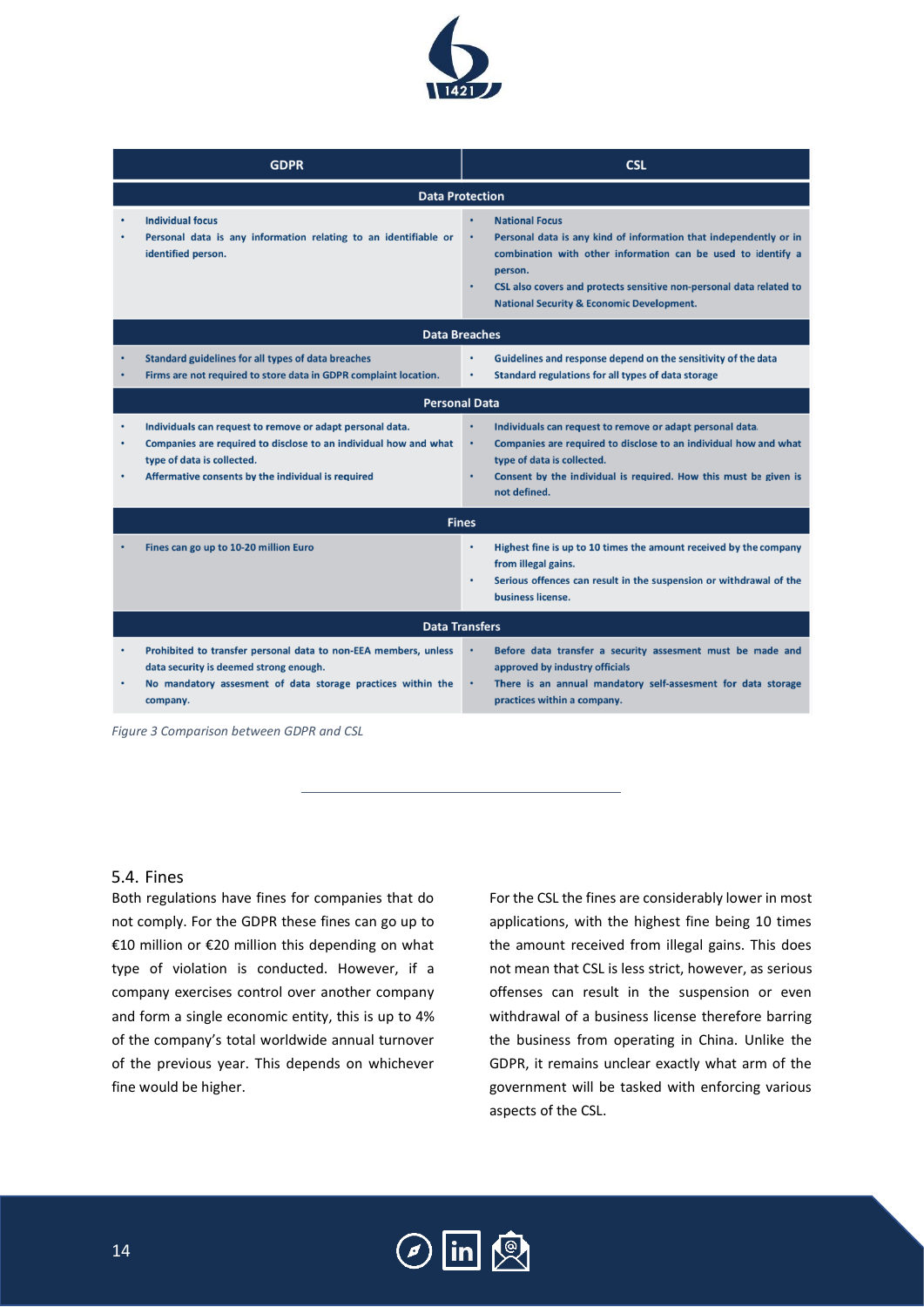

### <span id="page-14-0"></span>5.5. Data Transfer

In order to have an approved data transfer under the CSL, foreign companies which collect "important" or "personal" data within the territory of China must first submit a security assessment related to the intended data transfer. Under the GDPR, there is a general prohibition on transfer of personal data to non-EEA recipients, unless the recipient country has been deemed to have a decent data protection level.

Another difference is that unlike the GDPR, the CSL requires that network operators conduct a security self-assessment every year where data controllers must self-evaluate their own breach risk level and their own personal information de-identification compliance levels. Companies must also complete an assessment if cross-border data transfer occurs, an operator of CII is transferring data over the border, if the nature of a cross-border transfer changes, or if it is required by regulators.

#### **CASE STUDY:** Chinese Cybersecurity Company

The third company interviewed by 1421 is a nationally certified high-tech enterprise with internationally advanced data backup technology. This company is devoted to the R&D and marketing of operation and maintenance level storage and backup hardware-software products with independent intellectual property rights. With its strong core technology research capacity, standardized hardware-software development and management process as well as a specialized technical support team, they became the only manufacturer in China that can produce completely domestic all-in-one backup and recovery solutions for customers from various industries. This data and cybersecurity company, as a manager of the storage and security of data in China, is viewed as an expert manager of domestic data security systems. 1421 met with this company in order to evaluate the domestic perspective on the tightening legal framework surrounding private companies use of data.

When discussing the increased security laws with a representative from this company, they noted that these changes would be the most taxing for large, Chinese companies. They stated that while foreign companies might have to increase their business costs in China that they could leave if they felt it would not be profitable. Chinese companies, on the other hand, had to adapt to the new legal environment in order to be able to internationalize and remain compliant in their country of origin.

For this company, they view these new changes as welcome as it will hold the private companies to similar standards that the semi-public companies have had to grapple with for years. This cybersecurity firm works with the Chinese government on military contracts for decades monitoring sensitive location information. The company sees the decryption and focus on protecting Chinese citizens as the next step in maturity of China's cyber sector. They noted that more mature cyberspheres, such as the EU, have also begun restricting the amount of information that can be transferred or utilized by companies without notifying the people whose data is being manipulated.

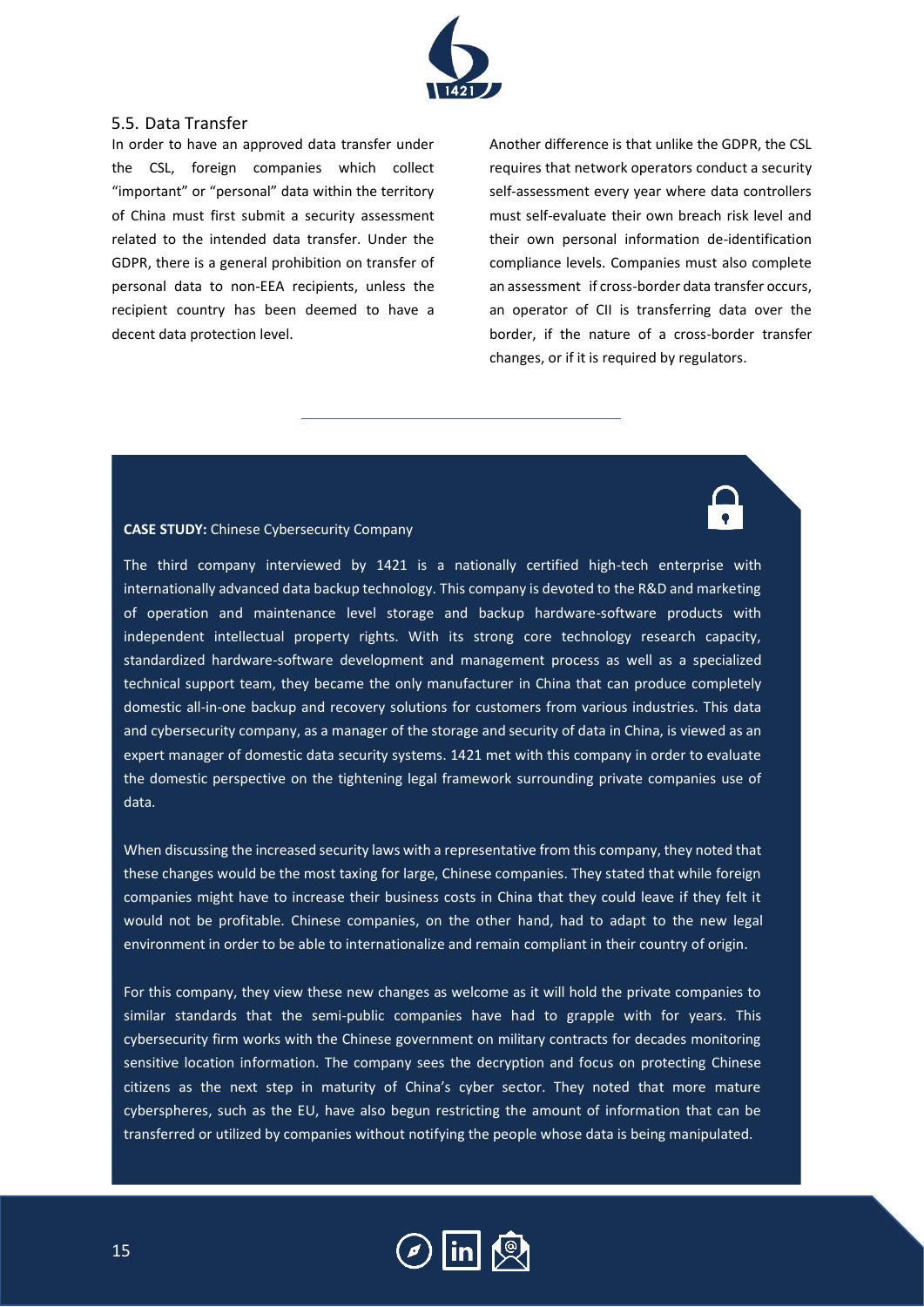

# <span id="page-15-0"></span>5.6. Conclusion

While there are key similarities between the GDPR and CSL, the CSL's overall enforcement mechanisms remain much opaquer. It is widely speculated that the CSL will continue to evolve in order to suit the needs of China as it focuses more national attention on protecting the data of its citizens and ensuring national security.

# <span id="page-15-1"></span>6. Industry Specific Issues

Aside from the intricacies of the Cybersecurity Law and subsequent guidelines issued by various government organizations, there also are legal requirements relevant only to specific industries in China. While the goal of the CSL was to integrate all the different industry standards, because of the specific technical or sensitive aspects inherent to certain industries, this has not been possible. CSL is seen as the superseding national standard, but preexisting industry level regulations that require stricter security or monitoring are still enforced despite the CSL.

Many industry laws come from ministry-level government organizations relevant to the industry at hand, but they often require the input and support of the party affiliated industry associations. Specific guidelines and norms are most commonly found in industries related to key areas of concern, such as, telecommunications, cloud computing, data storage and management, etc.

In this section, we will review two ways in which these industry specific regulations manifest: as Industry Laws or as mandatory or "voluntary" Industry Certifications.

## <span id="page-15-2"></span>6.1. Industry Laws

Industry Laws are generally issued by the national ministry relevant to the industry at hand. These laws take effect nationwide and are targeted at controlling or monitoring certain aspects of industries that were previous left unregulated by national law. An example of an industry historically prone to very strict national industry laws in China is the telecommunications industry. Through the example of the telecommunications industry, the possibility of industry specific laws will be explored.

The telecommunications industry is highly regulated because of the sheer size of the data it can produce, the sensitivity of the personal data,

and the implications the data collected by companies in the industry can have on national security<sup>8</sup>. The telecommunications industry in China is primarily monitored by the Ministry of Industry and Information Technology (MIIT). While the MIIT covers many industries and is growing and prominence, their focus on telecom activity is still a core responsibility of the ministry.

MIIT oversees the revision and enforcement of the two most prominent telecoms laws in China: the [PRC Telecom Regulation](http://www.miit.gov/n1146295/n1146557/c3072880/content.html) and the Catalogue of [Telecom Services by Category.](http://www.miit.gov/n1146285/n1146352/n3054355/n3057709/n3057716/c4564270/content.html) The PRC Telecom Regulation modified twice since the laws

<sup>&</sup>lt;sup>8</sup> See Personal Information of Telecommunication and Internet Users (2013)

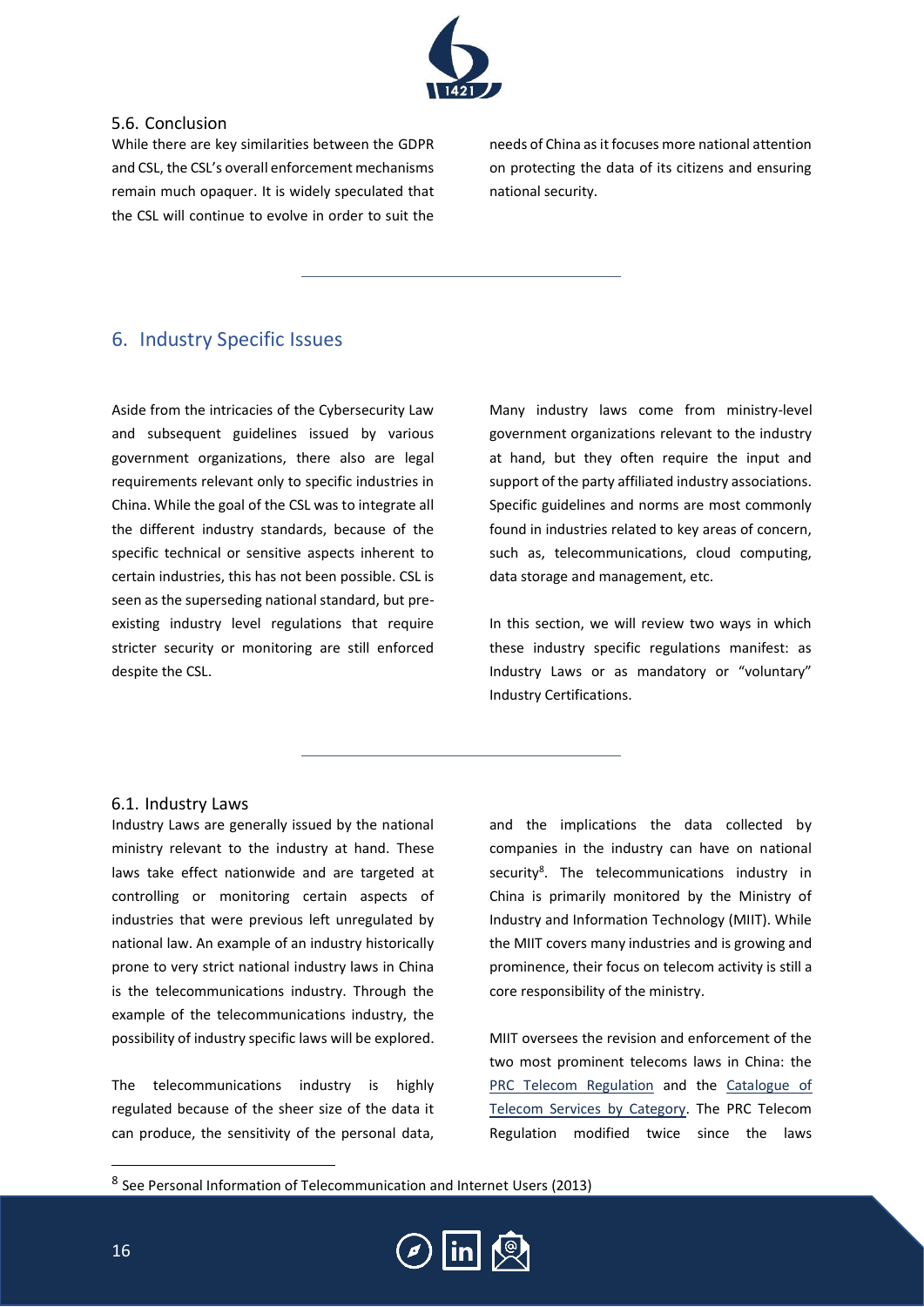

implementation in 2000, stipulates that all network connections and data must be monitored by the MIIT as a matter of national security. This adds a higher level of scrutiny than the CSL or subsequent guidelines currently require for all data collected and managed by businesses deemed to be in the telecommunications industry.

Apart from sensitive industries such as the telecom industry, many emerging industries like cloud computing are also receiving increased scrutiny from MIIT. A document entitled "On the Clean-up of Networks" released by MIIT after the passing of the CSL brought new regulations and storage norms to the cloud computing industry. Although this document has no legal enforcement mechanism, it is considered the industry standard and many

businesses believe that the guidelines in the document will likely be codified soon.

The new E-commerce law released in early 2019 also included regulations that expanded the scope of cybersecurity requirements for businesses in the e-commerce sector. E-commerce providers must comply with extra regulations in order to safeguard their data collected against any cyber incidents that may occur.

It is unclear whether all the existing industry laws will be integrated into a later version of CSL or a similar policy or if certain industries will continue to be regulated by ministry-level government organizations as well.

<span id="page-16-0"></span>6.2. Industry Specific Certifications & Licenses Another aspect of cybersecurity and data regulation not currently integrated into the framework of the CSL or various assessment guidelines exist in the form of industry certifications and licenses. There are currently "mandatory" and "voluntary" certifications required for certain higher-risk industries. These certifications or licenses are not new to the world of technology and cybersecurity in China- many other industries have long required domestic and foreign businesses to apply for extra paperwork in order to be allowed to operate. In this section, examples of extra certifications that expand upon the regulations of the CSL will be reviewed.

One example of a mandatory certification regarding data and network management is the "Mandatory Certification for Cloud Computing." This certification mandates that all businesses utilizing cloud computing services must apply for and obtain an "internet data center license." This license is related to the local storage requirements of all data collected in China as mandated by the CSL. The license is necessary for businesses of a large scale to have before they may open their local storage centers. Amazon China had to obtain this license in order to open and operate their center storage center in Ningxia Province in order to remain compliant.

Conversely, businesses collecting large amounts of personal information and data sets can also apply for and obtain the "voluntary" Information Security Certification. <sup>9</sup> This certification covers products that are meant to be sold to increase the security of business networks, such as communication and data security. While the certification is only mandatory for businesses selling products in the government procurement market, many private businesses engaged solely in B2B sales view the certification as a necessity to ensure their own compliance. When discussing this certification with

<sup>&</sup>lt;sup>9</sup> For more information on this certification specifically, please se[e this paper by EU-SME.](http://203.187.160.132:9011/ccilc.pt/c3pr90ntc0td/wp-content/uploads/2017/07/CC-IS_CHINA_CERTIFICATION_OF_INFORMATION_SECURITY_EN_EUSMECENTER.pdf)

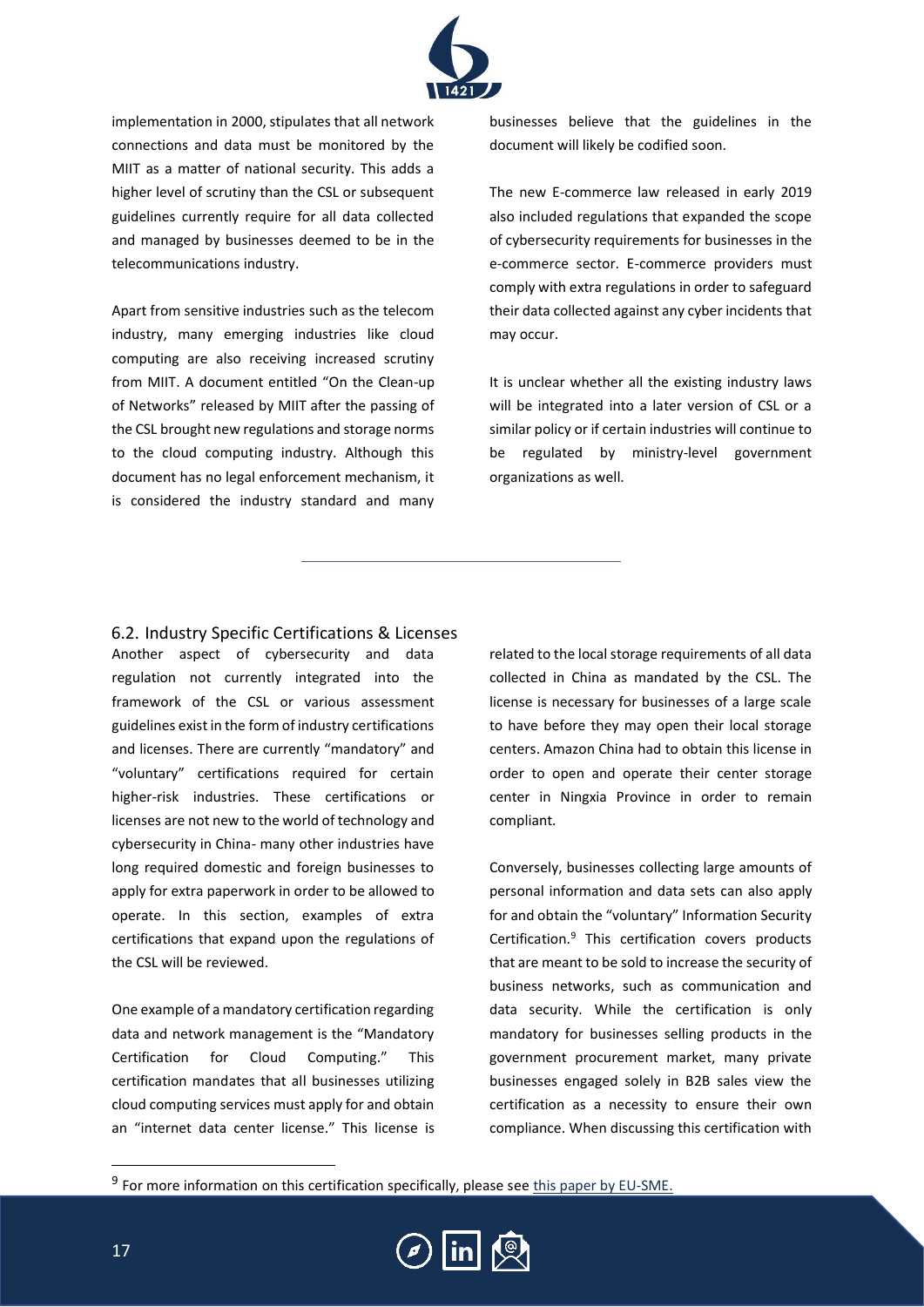

a large, Beijing-based data protection company engaged in B2G work, the business representatives suggested that if not the Information Security

Certification, another similar certification would likely be created for businesses engaging in B2B product sales of similar products.

#### **CASE STUDY:** Large Chinese Data Company

A leading Chinese data company that was founded to sell both raw data and insight reports to both domestic and foreign companies has redone their entire business strategy based on concerns surrounding the changing legal environment of data protection and cross border data transfers. When the company was founded, they collected data through their apk toolkit that allowed other companies to easily build apps in China in exchange for allowing the company to collect user data from their platforms. In the past, the company sold access subscriptions to any company for all sets of data.

After a report that a similar company, iResearch, was under investigation in early 2019 for selling sensitive location services data to a foreign company, the company shut down all sales and access of location data collected through their apk. The company then limited sales to foreign company only to "sandbox" access. This allowed foreign companies to access and manipulate data sets but limited what they could download from the system. No data sets could be copied themselves, but foreign companies could access download the graphs and charts they created from the data. This was seen as a loophole to the cross-border data transfer laws as the data is technically never leaving China as a set.

Due to further speculation that laws will continue to become stricter in their scrutiny of data sales to foreign entities, the company shut down their sandbox system and now only sells simple, non-sensitive insights to foreign companies. An example of a common insight would be a report on "Chinese screen time per day on average" where no personal information or sensitive demographic data is shared with the purchasing company. Because companies processing larger amounts of data are under increased scrutiny under the new legislation, the unique selling point of their company's large data sets now puts them at risk for increased costs of internal decryption, reporting on sales of data sets, and secure storage methods for their data.

The company then disbanded their international sales team internally as they believe they will not be able to profit from their old business model of giving foreign companies a window into Chinese consumer behaviour through data sets. It is unclear if this company will ever reopen their international sales department or reopen their sandboxes to foreign companies.

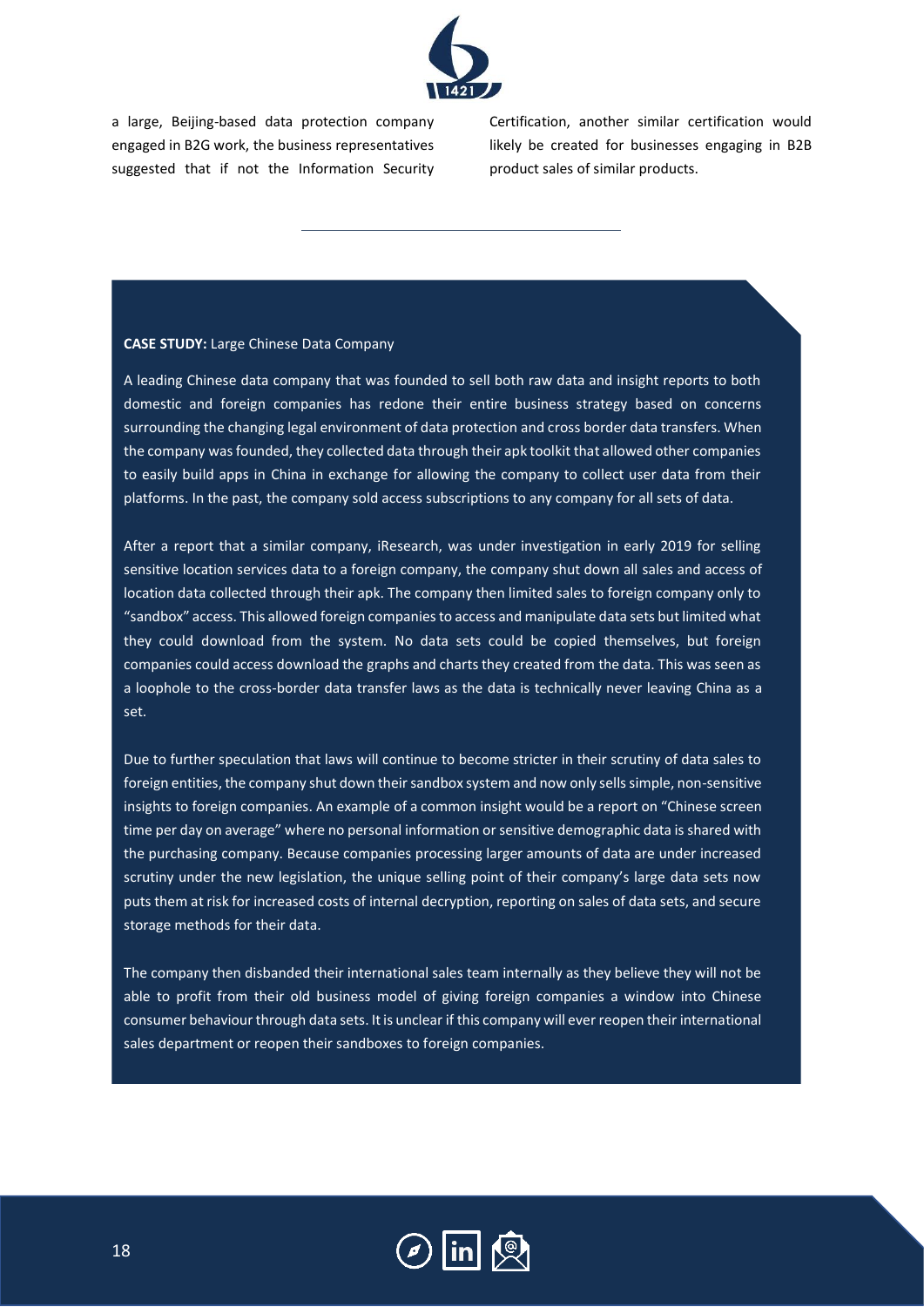

# <span id="page-18-0"></span>6.3. Conclusion

Businesses should be aware of their industry's requirements and norms to remain compliantespecially if they are engaged in emerging industries heavily reliant on technology and data storage. While the national level legal framework continues to grow, it will likely borrow from industry norms and standards in order to respond to technological advancement and digitization.

# <span id="page-18-1"></span>7. Relevance to Foreign SME's

While most companies interviewed note that large companies will be under more scrutiny, SMEs should work to adjust their business model to be

proactively compliant and safeguard against legal risks incurred by data transfers or data storage risks.

# <span id="page-18-2"></span>7.1. Data Protection Regulations in China – Importance for SMEs

With data security becoming more and more important, see for example the GDPR regulations implemented in the EU, China's data privacy framework has also been refined and expanded by the implementation of the Cybersecurity Law (CSL), PI Security Specification and other relevant laws and regulations. Data collection, storage, transfer

etc. is all covered under this law. While large overseas data transfers regulations are in most cases not relevant for SMEs, there are certain regulations that are especially relevant to smaller companies that relate to data storage and the anonymization of personal data collected.

# <span id="page-18-3"></span>7.2. Classification of networks and data

Under the CSL, companies in certain industries must comply with stricter data protection regulations, these companies are referred to as "Critical Information Infrastructure" (CII) operators. According to CAC's Cyberspace Security Strategy, a critical information structure is one that affects national security, the national economy and people's livelihoods, in such that in case of a data breach, national security and public interest may be severely harmed. Sectors and businesses that are deemed to have critical information infrastructures, depending on the degree of impact

of a data breach, include for example energy, finance, healthcare, education, telecom, radio, television, the internet etc. However, there is no exhaustive list to determine whether a business is a CII operator or not. To create a business compliance strategy, it is important to use the official information released to determine whether your SME is a CII operator and ensure compliance with data protection regulations.

Similarly, it is also important to be aware of additional regulations concerning so-called

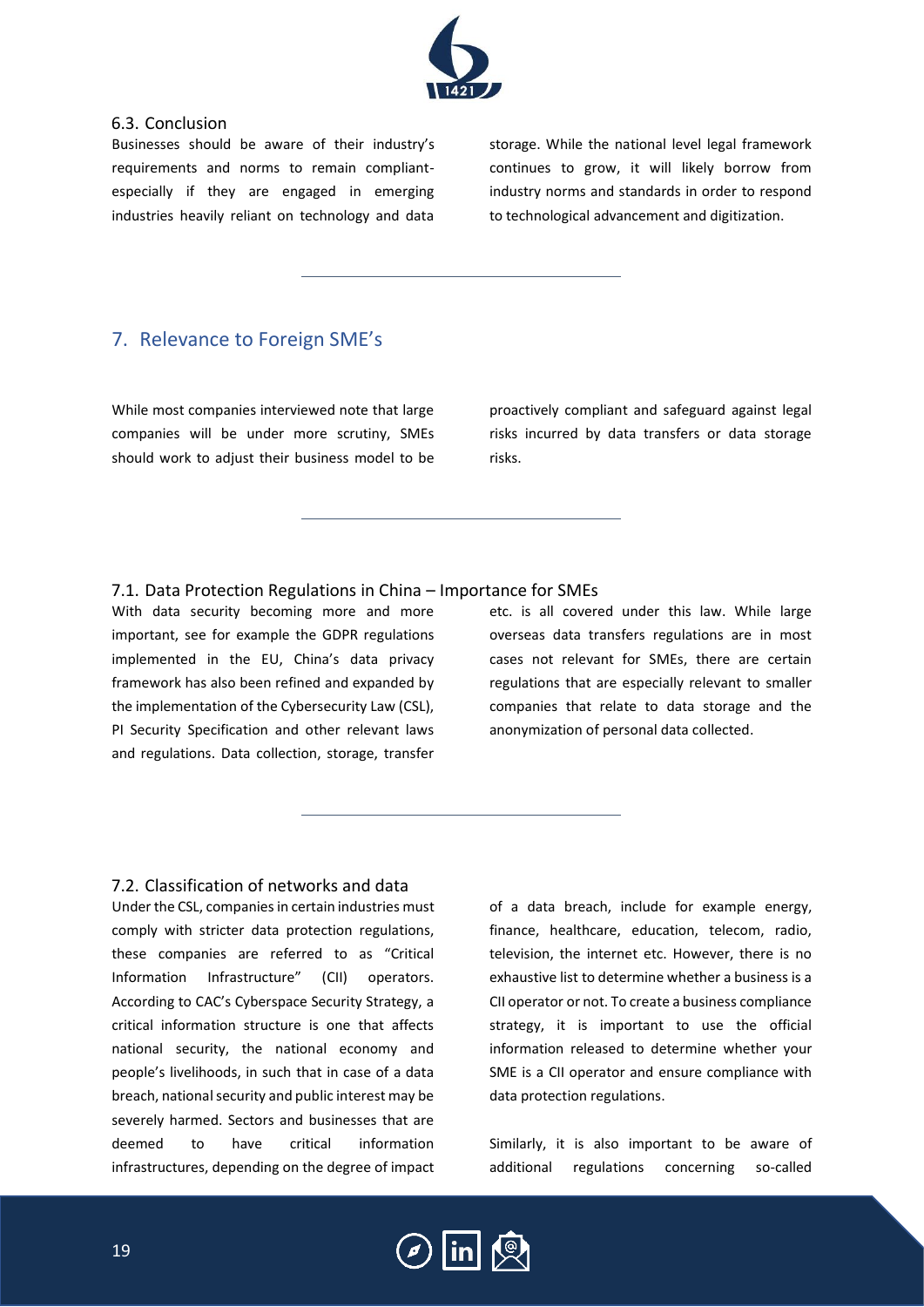

"important data", which is sensitive information defined as data closely related to national security, economic development and societal and public interest. If planning on collecting and/or analyzing

such data, it is necessary to make sure of compliance with regulations concerning important data.

## <span id="page-19-0"></span>7.3. Network and data protection costs

According to the CSL, all network operators have to appoint network security officers to protect the security of their network, and if a company is deemed to engage in activity that endangers "Critical Information Infrastructure" (CII), which might be the case for certain industries, also a security manager officer has to be appointed. Additionally, if personal data is collected, a Data Protection Officer has to be appointed and a Data Protection Department has to be set up. This might be a challenge for SMEs with few employees as it drives up costs. However, failure to comply can result in substantial fines being imposed on the

enterprise. If an enterprise fails to make rectifications after being ordered to do so a fine ranging from RMB10,000 to RMB100,000 may be imposed. Additionally, a fine from RMB5,000 to RMB50,000 may be imposed on the person in charge. In the case of CII operators, the general fines may even be 10 times as high. This means that when entering the Chinese market, it is important for SMEs to also take the costs that come with hiring data protection officers into consideration. In some cases, depending on the company involved, it might make more sense to appoint a third party to process personal data on its behalf.

<span id="page-19-1"></span>7.4. Storage & cross-border data transfers When it comes to data storage, there are also some things to be aware of. For CII operators, personal data and data that is considered to be "important data" by CSL standards collected or generated in China must also be stored in China. Additionally, if such data for any reason must be transferred outside of China, a security assessment must be completed and approval from relevant industry authorities is necessary, which all form extra costs

for the SME in question. It is important to note that cross-border data transfers are defined very broadly, meaning that it might be easy to unknowingly engage in such transfers. The Guidelines for such transfers for example specifically state that even remote access, whether encrypted or not, already constitutes a data transfer.

<span id="page-19-2"></span>